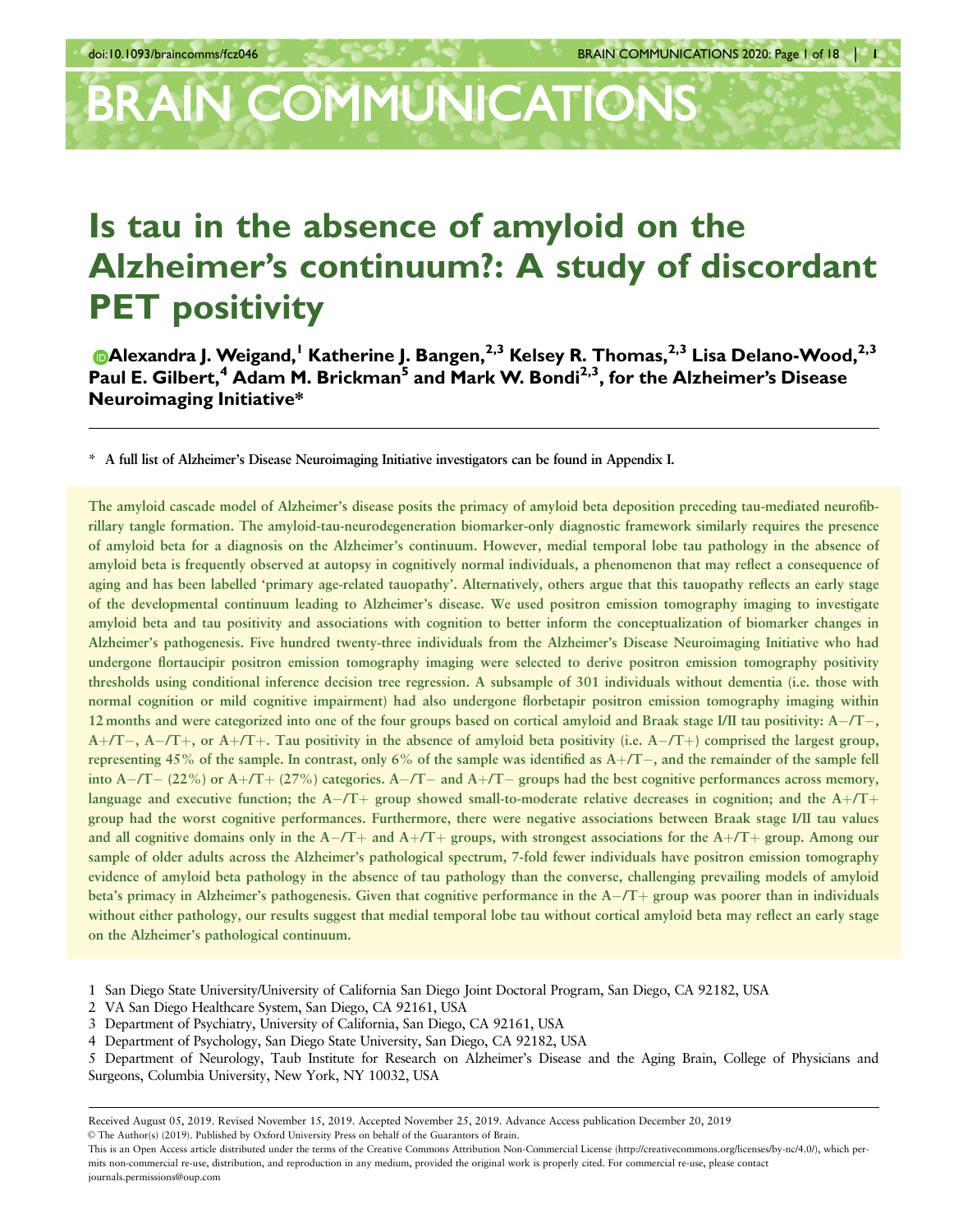Correspondence to: Mark W. Bondi, PhD, ABPP-CN, VA San Diego Healthcare System (116B), 3350 La Jolla Village Drive, San Diego, CA 92161, USA E-mail: mbondi@ucsd.edu

Keywords: tau imaging; amyloid imaging; Alzheimer's disease; mild cognitive impairment; biomarkers

Abbreviations: ADNI = Alzheimer's Disease Neuroimaging Initiative;  $AT(N) =$ amyloid-tau-neurodegeneration;  $A\beta =$ amyloid beta; APOE = apolipoprotein E; CN = cognitively normal; MTL = medial temporal lobe; MCI = mild cognitive impairment;  $PART = primary$  age-related tauopathy;  $SUVR = standardized$  uptake variable ratio

#### Graphical Abstract



## Introduction

Amyloid beta  $(A\beta)$  plaques and tau neurofibrillary tangles represent two of the original defining neuropathological features of Alzheimer's disease (AD; [Alzheimer, 1907](#page-14-0)). Although initially no distinction was made in the relative causal contributions of these two pathologies, the prevailing view of Alzheimer's disease pathogenesis later shifted to an A $\beta$ -centric perspective that considered A $\beta$  to be the primary harbinger of the disease state, referred to as the amyloid cascade model ([Glenner and Wong, 1984;](#page-14-0) [Hardy, 2017](#page-14-0)). The deterministic gene mutations for AD result in increased accumulation of the  $A\beta$  protein [\(Blacker and Tanzi, 1998](#page-14-0)) and are generally regarded as confirmatory of the primacy of beta-amyloidosis in AD pathogenesis, although a study by [Oxtoby](#page-15-0) et al. (2018) in early-onset familial AD gene mutation carriers demonstrated identical cortical PiB  $A\beta$  and CSF p-tau abnormality rates. Furthermore, the recent failures of large-scale clinical trials targeting  $A\beta$  have called into question the verity of the amyloid cascade model (Egan et al.[, 2018;](#page-14-0) Honig et al.[, 2018](#page-14-0); [Selkoe, 2019\)](#page-15-0). Consequently, the role of  $A\beta$  as the primary driving force in the pathogenesis of AD has recently come under scrutiny [\(Ricciarelli and](#page-15-0) [Fedele, 2017;](#page-15-0) [Morris](#page-15-0) et al., 2018).

A recent re-conceptualization of the AD diagnostic framework has built upon the amyloid cascade hypothesis by proposing a biomarker characterization of the disease in terms of  $\Lambda\beta$  pathology (A), tau pathology (T), and neurodegeneration (N), thus comprising the amyloid-tauneurodegeneration or 'AT(N)' framework (Jack *[et al.](#page-14-0)*,  $2016$ ,  $2018a,b$  $2018a,b$ ). Although this framework purports agnosticism with regard to the temporal emergence of abnormal biomarkers, it retains an  $A\beta$ -centric perspective by necessitating that abnormal  $A\beta$  must be present to constitute 'Alzheimer's pathologic change'  $(A+/T-)$ , followed by a subsequent pathological change in tau that transitions the diagnosis to 'Alzheimer's disease'  $(A+$ T+). In contrast, tau in the absence of A $\beta$  (A-/T+), either with or without neurodegeneration, is labelled as 'non-Alzheimer's pathologic change' within this framework. Such nomenclature suggests that individuals in this category are not on the Alzheimer's continuum but rather on an alternative pathological trajectory ([Burnham](#page-14-0) et al., [2016](#page-14-0); [Gordon](#page-14-0) et al., 2016; [Mormino](#page-15-0) et al., 2016). Controversy remains over the designation of tau in the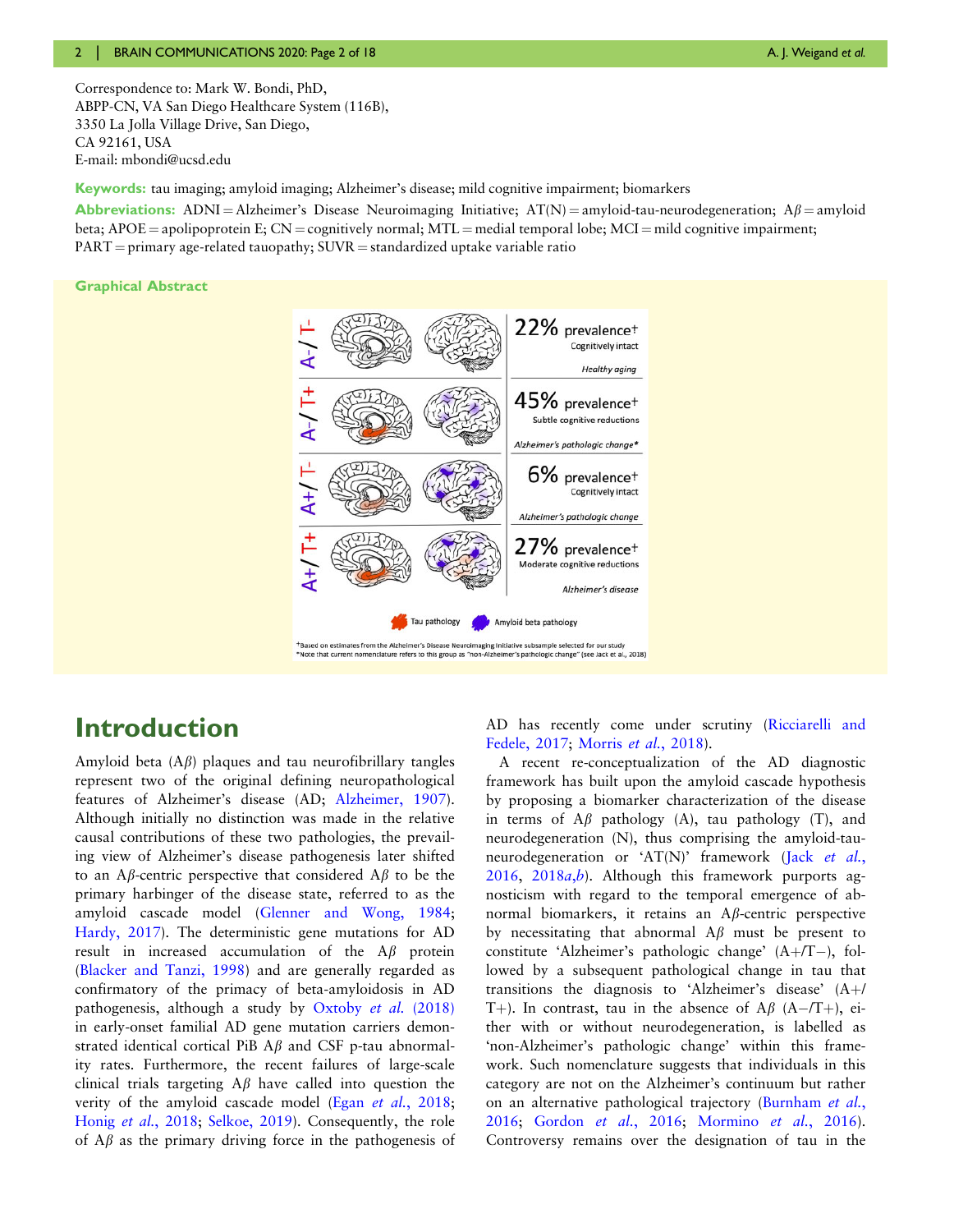absence of  $A\beta$  as a non-Alzheimer's disease process, however, as some studies indicate that this group  $(A - /T+)$  is indistinguishable from  $A\beta$ -positive groups on a host of purportedly 'non-Alzheimer's disease' clinical and bio-logical factors ([Knopman](#page-15-0) et al., 2013).

Analogous to the AT(N) framework's 'non-Alzheimer's disease pathologic change' is the concept of primary agerelated tauopathy (PART), which postulates that medial temporal lobe (MTL) tau in the absence of  $\overrightarrow{AB}$  reflects a feature of aging separate from the Alzheimer's continuum that is 'observed in cognitively normal individuals', with 'severe PART' associated with amnestic changes only (Crary et al.[, 2014\)](#page-14-0). Similar controversy exists as to whether PART should be considered a distinct pathological entity [\(Crary, 2016](#page-14-0); Bell et al.[, 2019\)](#page-14-0) or whether it is better represented as an early Alzheimer's process given its phenomenological similarity to AD [\(Braak and](#page-14-0) [Del Tredici, 2014;](#page-14-0) [Duyckaerts](#page-14-0) et al., 2015) and evidence of cognitive decline despite the absence of  $A\beta$ -positivity ([Jefferson-George](#page-14-0) et al., 2017; Josephs et al.[, 2017\)](#page-14-0). Although PART has typically been studied using postmortem histopathology, recent advances in positron emission tomography (PET) imaging for tau ([Jagust, 2018\)](#page-14-0) now allow for in vivo investigation of MTL tau in the absence of  $A\beta$  that can clarify the characteristics of PART and its separability from—or inclusion on—the Alzheimer's continuum.

Accordingly, we examined the proportion of older adults without dementia [i.e. cognitively normal (CN) and mild cognitive impairment (MCI)] who had MTL tau in the absence of  $A\beta$  (A–/T+) relative to individuals with  $A\beta$  in the absence of tau  $(A+/T-)$ , with the expectation that there will be a higher prevalence of  $A - T$  individuals based on the neuropathological staging studies of [Braak and Del Tredici \(2014,](#page-14-0) [2015](#page-14-0)). Furthermore, given prior suggestions by Crary et al. [\(2014\)](#page-14-0) that A-/T+ represents a common feature of aging in primarily CN individuals (i.e. PART), we explored this notion by comparing the biomarker groupings on neuropsychological function. In concert with findings from Braak and colleagues, our results may have implications for the amyloid cascade hypothesis and AT(N) framework by indicating the need for the recognition of MTL tauopathy as a primary substrate of the Alzheimer's continuum or, at the very least, agnosticism regarding the temporal sequence of pathological events in AD.

# Materials and methods

#### **Participants**

Initially, data were assessed from 523 participants of the Alzheimer's Disease Neuroimaging Initiative (ADNI) who had flortaucipir data available to create tau standardized uptake variable ratio (SUVR) positivity thresholds. Of these 523 participants with available flortaucipir data, 350 participants also had available florbetapir data acquired within 12 months of the flortaucipir data to create  $\overline{AB}$  SUVR positivity thresholds. Subsequently, a subset of 301 individuals without dementia (i.e. CN and MCI) who had data from both PET measures acquired within 12 months of one another were included in analyses investigating the concurrence of  $A\beta$  and tau positivity (i.e. A/T grouping) and subsequent group comparisons in clinical and cognitive characteristics.

## Amyloid positron emission tomography processing

Processing methods for ADNI florbetapir  $(^{18}F-AV-45)$ data have been previously described ([Landau](#page-15-0) et al., 2013; [Landau and Jagust, 2015\)](#page-15-0). Briefly, all PET images were smoothed to the resolution of the lowest resolution scanners (8-mm full-width half-maximum; see [http://adni.loni.](http://adni.loni.usc.edu/methods/pet-analysis-method/pet-analysis/) [usc.edu/methods/pet-analysis-method/pet-analysis/](http://adni.loni.usc.edu/methods/pet-analysis-method/pet-analysis/) for a detailed description of PET preprocessing methods). Preprocessed PET images were co-registered with the individual's native-space structural magnetic resonance imaging that was collected within the closest proximity to the PET scan (typically 3 months or less) to obtain Freesurfer-defined regional standardized uptake variable values. A cortical summary measure was derived by calculating a volume-weighted average across frontal, cingulate, lateral parietal and lateral temporal regions. All SUVs were intensity normalized by dividing each value by the whole cerebellum to derive SUVRs, as recommended in ADNI's florbetapir processing methods ([Landau and Jagust, 2015](#page-15-0)). Although a positivity threshold of 1.11 is recommended for the intensity normalized cortical summary measure (Joshi et al.[, 2012;](#page-15-0) [Landau](#page-15-0) [and Jagust, 2015](#page-15-0)), we derived a new threshold using the procedures described below to maintain methodological consistency with the derivation of a tau positivity threshold (see also below). Notably, florbetapir data were selected based on the acquisition date closest in time to the baseline flortaucipir scan acquisition date within a 12-month period. On average, acquisition of the florbetapir scan followed the flortaucipir scan by 0.54 months with an SD of 1.69 months in either direction.

## Tau positron emission tomography processing

Processing methods for ADNI flortaucipir  $(^{18}F-AV-1451)$ data have been previously described ([Landau and Jagust,](#page-15-0) [2016;](#page-15-0) Maass et al.[, 2017\)](#page-15-0). As above, preprocessed PET images were smoothed to 8-mm full-width half-maximum and co-registered with the structural magnetic resonance imaging to obtain Freesurfer-defined regional standardized uptake variable values. Flortaucipir data were partial volume-corrected using the Geometric Transfer Matrix approach (Baker et al.[, 2017](#page-14-0)). Regional partial volumecorrected SUVR values were combined to approximate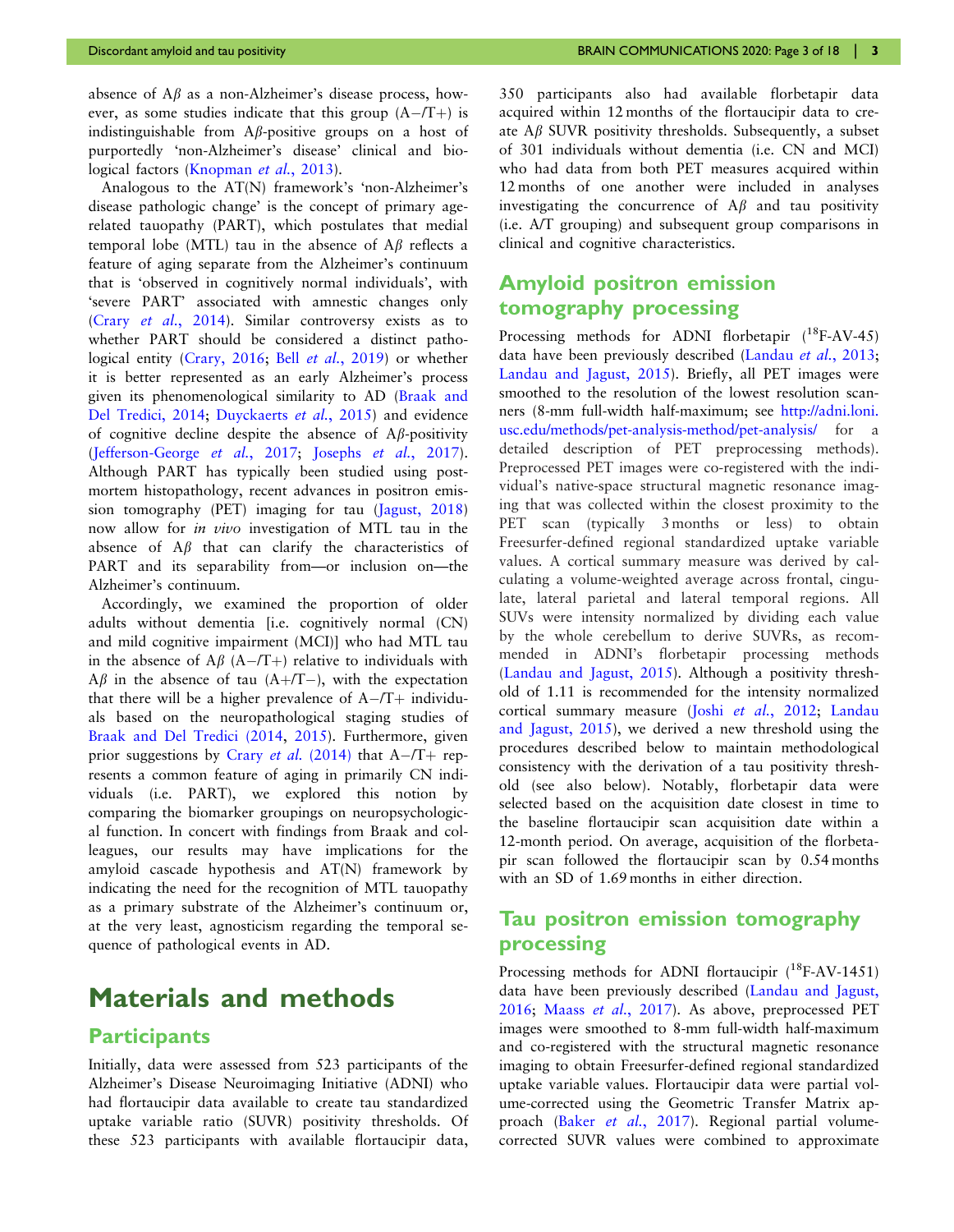Braak stages I/II, III/IV and V/VI; specific Freesurferdefined regions included within each Braak stage can be found in Maass et al. [\(2017\)](#page-15-0). Lastly, partial volume-corrected Braak stage composite ROIs were intensity normalized using the inferior cerebellar grey matter as a reference region to create SUVRs, as recommended in ADNI's flortaucipir processing methods ([Landau and](#page-15-0) [Jagust, 2016\)](#page-15-0).

## Amyloid and tau positivity thresholding

Thresholds for the determination of  $A\beta$  and tau positivity were derived with conditional inference classification trees using the ctree() function from the party package in R version 3.5.0 (<https://cran.r-project.org/>), similar to methods used in previous ADNI studies of tau PET (Schöll [et al., 2016](#page-15-0); Maass et al.[, 2017](#page-15-0)). Mini–Mental State Examination total score was used to drive the classification algorithm separately for both  $A\beta$  and tau data to obtain thresholds that (i) are consistent between both  $A\beta$ and tau PET data (i.e. to avoid an  $AB$  threshold defined on pathologically confirmed diagnoses versus a tau threshold that is not validated in this way) and (ii) use a global cognitive measure independent from neuropsychological outcome variables used in later group comparisons. Analyses for each Braak composite stage were conducted in a hierarchical manner: first, thresholds were determined for Braak V/VI; individuals positive for Braak V/VI were then removed from subsequent analyses prior to the determination of Braak III/IV thresholds; and finally, following the removal of individuals positive for Braak III/IV, thresholds for Braak I/II were determined. Analyses were conducted in a single algorithm for  $A\beta$ using the cortical summary measure, given the more spatially diffuse emergence of  $A\beta$  deposits relative to the consistent hierarchical spatiotemporal progression of tau pathology. Thresholds were taken at the lowest bifurcation in the tree, unless otherwise noted; if two bifurcations were made at the same level, the threshold was instead taken from the level above. Importantly, unlike prior studies that have thresholded tau conditionally on A $\beta$  (Wang et al.[, 2016;](#page-15-0) [Mishra](#page-15-0) [et al.](#page-14-0), 2017; Jack et al., [2019](#page-14-0)), thresholds for  $A\beta$  and tau positivity were derived independently of the other to avoid bias in the prevalence estimates of A/T groups.

#### Diagnostic classification

Individuals with dementia were included only during derivation of the SUVR thresholds. Clinical diagnosis of dementia was made based on the following criteria utilized by ADNI [\(http://adni.loni.usc.edu/](http://adni.loni.usc.edu/)): (i) subjective memory complaint reported by the participant, study partner or clinician; (ii) objective memory impairment defined by a score below education-adjusted cut-offs on Logical Memory Delayed Recall, Story A of the Wechsler

Memory Scale—Revised; (iii) score between 20 and 26 on the Mini–Mental State Examination; (iv) score 0.5 or 1.0 on the Clinical Dementia Rating Scale; and (v) met NINCDS/ADRDA criteria ([McKhann](#page-15-0) et al., 1984) for probable Alzheimer's disease.

Clinical diagnosis of MCI was determined using comprehensive neuropsychological criteria (Jak et al.[, 2009](#page-14-0); Bondi et al.[, 2014](#page-14-0)). Regression-based *z*-scores adjusting for age, sex and education were derived for all participants for the following measures: Trail Making Test Parts A and B (attention/executive domain); confrontation naming (i.e. Boston Naming Test or Multilingual Naming Test) and Animal Fluency (language domain); and Rey Auditory Verbal Learning Recall and Recognition (memory domain). Participants' observed scores were compared with the predicted scores for a group of 'robust' CN participants (i.e. maintained CN status throughout the duration of their participation in ADNI) and standardized to create z-scores. A diagnosis of MCI was made for any participant with *z*-scores  $>1$ SD below the mean for either (i) both tests within a domain or (ii) at least one test across all three domains. All other participants with scores above these cut-points were considered CN.

#### Clinical and cognitive variables

Demographic variables including age, sex and education were measured for all participants and adjusted for within the cognitive z-scores. Apolipoprotein E (APOE) e4 positivity was determined by the presence of at least one APOE e4 allele. Cardiovascular risk was assessed using pulse pressure and calculated as systolic minus diastolic blood pressure, to ascertain the possible contribution of vascular pathology to group differences in cognition given that pulse pressure has been associated with post-mortem cerebrovascular disease ([Nation](#page-15-0) et al., [2012](#page-15-0)). For a subset of individuals  $(n=76)$  with Hachinski ischemic scale scores, an aggregate measure of vascular risk, group differences in this measure are also reported to further rule out vascular contributions to cognitive differences.

Neuropsychological composite scores were created by calculating z-scores for individual measures, as described in the previous section, and averaging within the following domains: memory recall (Logical Memory Immediate Recall, Logical Memory Delayed Recall and Rey Auditory Verbal Learning Delayed Recall), attention/executive function (Trail Making Test Parts A and B) and language [confrontation naming (Boston Naming Test or Multilingual Naming Test) and animal fluency]. For the creation of domain composites, all observations indicating discontinuation of the test due to failure were retained as meaningful values [i.e. maximum raw score of 300 s on Trails B  $(n=7)$  or 0 on confrontation naming  $(n=7)$ ].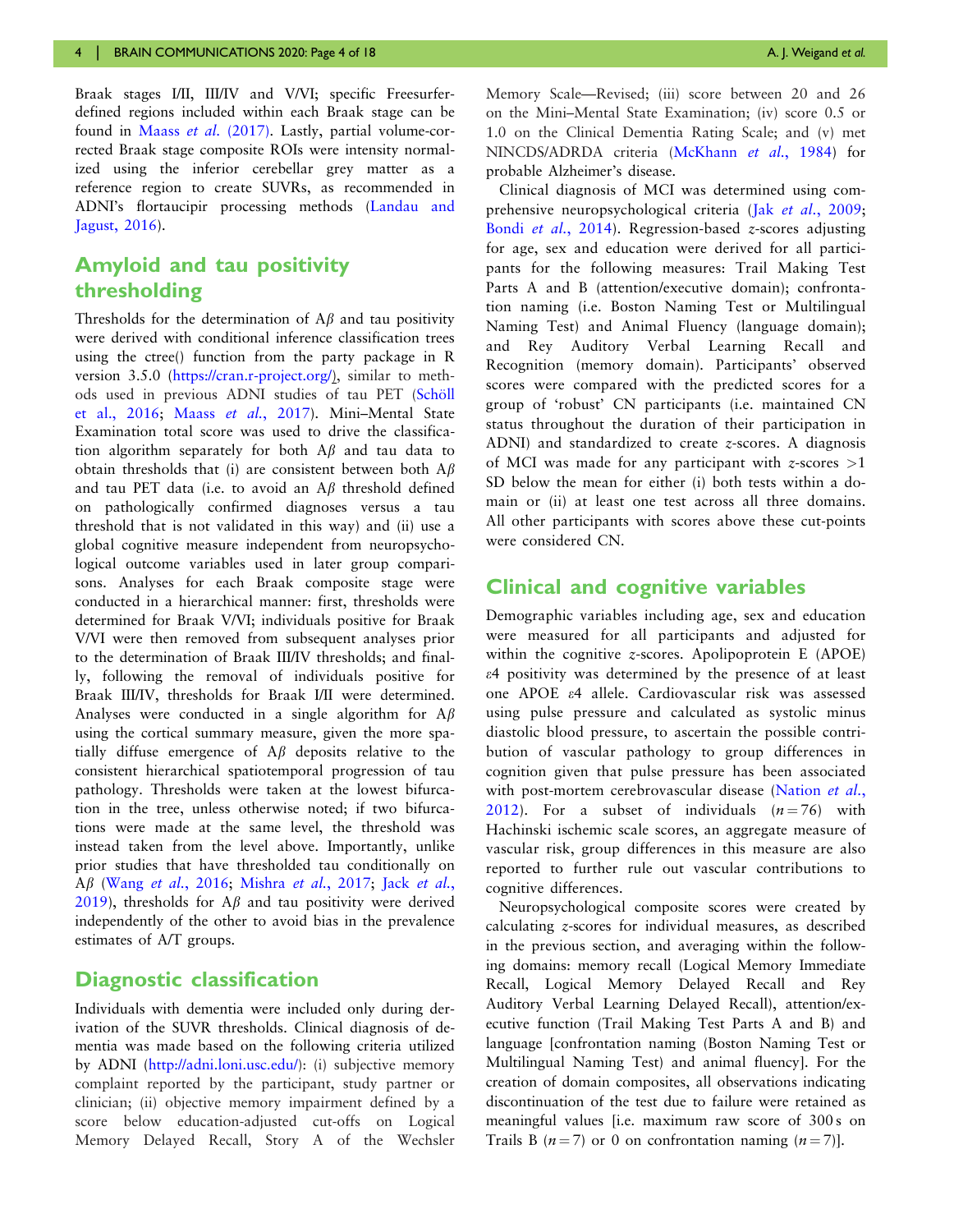#### Statistical analyses

Individuals were first assigned to one of the four A/T groups based on A $\beta$  and tau PET positivity (i.e. A–/T–,  $A - T +$ ,  $A + T -$  or  $A + T +$ ). Group comparisons on demographic, clinical, and PET SUVR data were conducted using chi-square tests for independence for categorical variables and one-way ANOVAs for continuous variables. Analyses assessing group differences in neuropsychological composite scores were conducted using ANCOVAs adjusting for APOE e4 positivity with four observations (one per group) deleted due to missing APOE  $\varepsilon$ 4 data. To assess the effect of using a newly derived A $\beta$ PET threshold, we additionally ran these analyses using the conventional 1.11 threshold for  $A\beta$ . Residuals for all three domain composite scores indicated a moderate-tostrong negative skew; therefore, prior to data analysis, these variables were shifted to a positive scale  $[1+x$  $min(x)$ ] and normalized using Box-Cox transformation  $(x^{\lambda})$  $-1/\lambda$  where  $\lambda = 1.7$  for memory, 4.2 for executive, and 3.4 for language]. Reported statistics of interest includes Fratios and partial eta-squares  $(\eta_{\rm p}^{\ 2}{\rm s})$  for omnibus tests and t-ratios and Cohen's d statistics for all pairwise contrasts. P-values were also reported for all statistical tests with Tukey adjustment for pairwise contrasts within each domain. Effect sizes were interpreted as per convention:  $\eta_p^2$ = 0.01 (small effect),  $\eta_p^2 = 0.09$  (medium effect),  $\eta_p^2 =$ 0.25 (large effect); Cohen's  $d = 0.2$  (small effect), Cohen's  $d = 0.5$  (medium effect), Cohen's  $d = 0.8$  (large effect). All 95% confidence intervals were included with effect size statistics. Although the reported statistics reflect the difference between estimated marginal means of Box-Cox transformed values, untransformed and unadjusted z-score means for each group are presented in tables and figures to facilitate interpretation. Finally, within-group assessment of associations between transformed neuropsychological domain scores and continuous cortical  $A\beta$  and Braak I/II SUVR levels were conducted using Pearson partial correlations controlling for APOE e4 positivity, with partial rs and unadjusted P-values as the reported statistics. Effect sizes were again interpreted as per convention:  $r = 0.1$ (small effect),  $r = 0.3$  (moderate effect),  $r = 0.5$  (large effect). Scatterplots include Box-Cox transformed and residualized values to depict tau PET and cognitive associations as modelled. Hypothesis tests were two-sided and considered statistically significant at  $\alpha = 0.05$  unless otherwise noted. All analyses and figures were generated in R version 3.5.0 [\(R Core Team, 2017](#page-15-0)), including the following extension packages: MASS, dplyr, car, emmeans, sjstats, compute.es, psych, and ggplot2. Raincloud plots were generated from code supplied in Allen *et al.* [\(2019\).](#page-14-0)

#### Data availability

Data used in the preparation of this article were obtained from the ADNI database (adni.loni.usc.edu). The ADNI was launched in 2003 as a public–private partnership. The primary goal of ADNI has been to test whether serial magnetic resonance imaging, PET, other biological markers and clinical and neuropsychological assessment can be combined to measure the progression of MCI and early Alzheimer's disease. This research was approved by the Institutional Review Boards of all participating sites, and written informed consent was obtained for all study participants.

## **Results**

#### Amyloid and tau positivity

Thresholds were determined using a sample of 523 individuals (355 CN, 122 MCI, and 46 with dementia) with tau PET data and 350 individuals (219 CN, 95 MCI and 36 with dementia) who additionally had  $\overrightarrow{AB}$  PET data. [Supplementary Figs. 1 and 2](https://academic.oup.com/braincomms/article-lookup/doi/10.1093/braincomms/fcz046#supplementary-data) depict decision tree outputs from the conditional inference classification algorithm with Mini–Mental State Examination score as the response variable. A positivity threshold of  $>1.14$  was derived for the intensity normalized  $A\beta$  summary SUVR  $(P < 0.001)$ , resulting in 140 individuals [40% overall; 59 CN (26.9%), 47 MCI (49.5%), 34 Alzheimer's disease  $(94.4\%)$ ] classified as A+. Although there was a lower-level bifurcation in the tree at a value of 0.95 ( $P =$ 0.03), the first bifurcation value of 1.14 was chosen to maintain consistency with prior conventional positivity thresholds (i.e. 1.11; Joshi et al., 2012; [Landau and](#page-15-0) [Jagust, 2015](#page-15-0)) and because selection of the lower threshold would have resulted in 90% of individuals without dementia categorized as  $A+$ , which does not comport with prior PET studies (10–30% in CN using k-means cluster methods in Cohen et al.[, 2013](#page-14-0); 29% in CN and 43% in early MCI in [Landau](#page-15-0) et al., 2012; 25% in CN and abnormal in [Lewczuk](#page-15-0) et al., 2017) nor with neuro-pathological studies (e.g. [Arriagada](#page-14-0) et al., 1992; [Braak](#page-14-0) [and Del Tredici, 2015\)](#page-14-0).

Braak stage thresholding began with the intensity normalized Braak V/VI SUVR, for which a positivity threshold of  $>1.96$  was derived ( $P < 0.001$ ); 22 individuals [3 CN (0.8%), 7 MCI (5.7%), 12 with dementia (26.0%)] were classified as Braak  $V/VI$  and were removed from subsequent Braak staging classifications (Schöll et al., [2016\)](#page-15-0). For the remaining 501 Braak V/VI- individuals, a positivity threshold of  $>1.51$  was derived for the intensity normalized Braak III/IV SUVR ( $P < 0.001$ ); 101 individuals [37 CN (10.5%), 42 MCI (41.7%), 22 with dementia  $(64.7\%)$ ] were classified as Braak III/IV + and were removed from the final Braak staging classification. Finally, for the remaining 400 Braak III/IV- individuals, a positivity threshold of  $>1.18$  was derived for the intensity normalized Braak I/II+ SUVR ( $P = 0.02$ ); 278 individuals [210 CN (66.7%), 56 MCI (76.7%), 12 with dementia (100%)] were classified as Braak I/II+ and the remaining 122 individuals [105 CN (33.3%), 17 MCI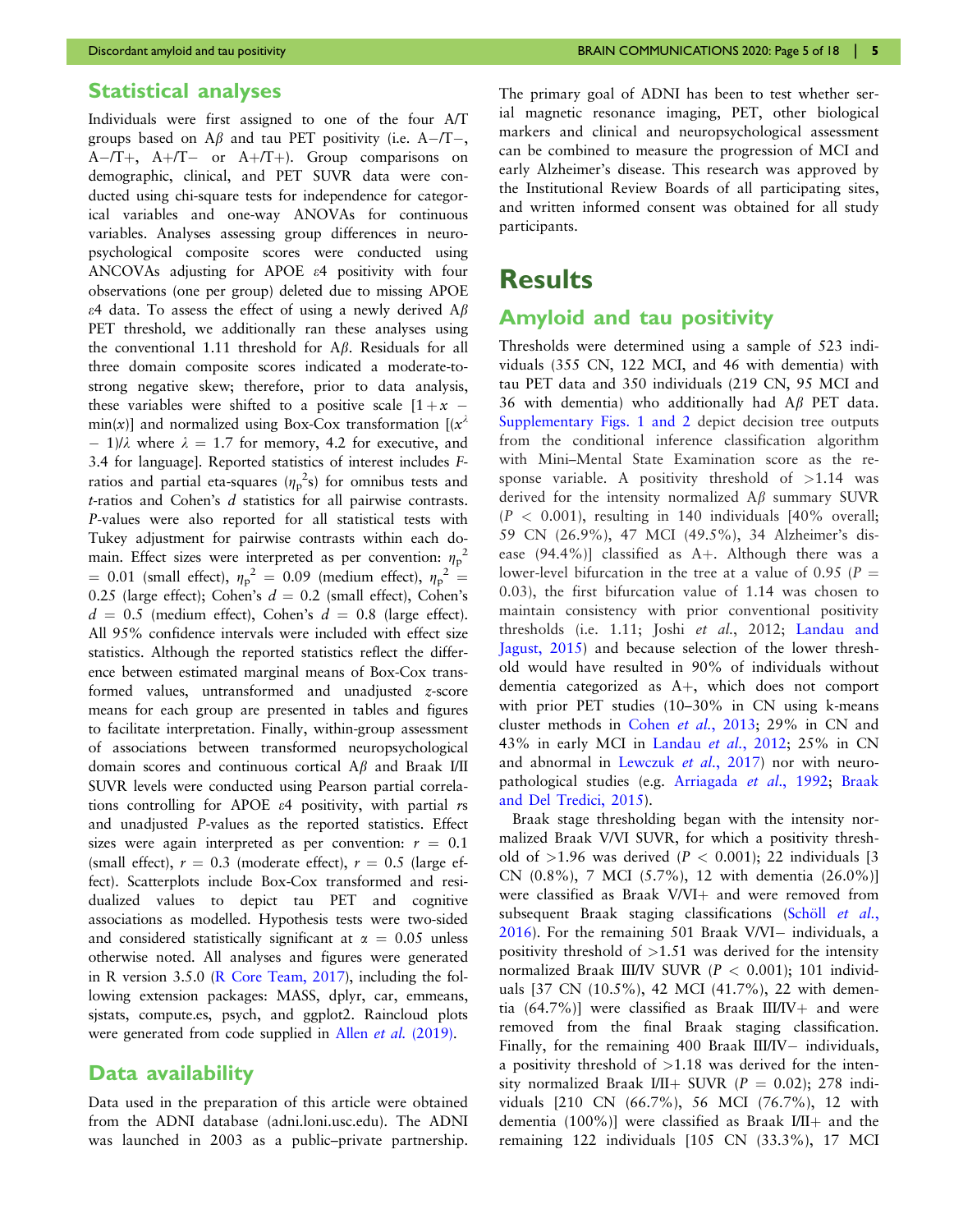$(23.3\%)$ ] were classified as Braak I/II-. Braak III/IV+ and Braak  $V/VI+$  individuals iteratively removed during the classification process were also assigned positivity for lower Braak stages. Any individual classified as Braak I/ II+ was considered  $T+$ . Notably, there were no individuals classified as Braak III/IV+ who were not also Braak  $I/II+$ .

#### A/T group classification

Three hundred one individuals without dementia (212 CN, 89 MCI) who had florbetapir and flortaucipir PET data obtained within 12 months of one another were assigned to one of the four groups to investigate the concurrence of A $\beta$  and tau positivity: A-/T-, A-/T+, A+/ T– or A+/T+. Table 1 depicts a cross-tabulation of A $\beta$ and tau positivity. The largest group of individuals [135 total (45%); 103 CN, 32 MCI] had evidence of prominent tau in the absence of A $\beta$  (A-/T+). In contrast, only 18 individuals (6%; 14 CN, 4 MCI) had evidence of prominent A $\beta$  in the absence of tau (A+/T-); 81 individuals (27%; 42 CN, 39 MCI) were positive for both  $A\beta$ and tau  $(A+/T+)$ ; and 67 individuals (22%; 53 CN, 14 MCI) were negative for both pathologies  $(A - T)$ .

Notably, when the conventional 1.11 threshold for  $A\beta$ was used to categorize groups, group proportions largely remained the same with the A-/T- group at 21%, A-/ T+ at 40%, A+/T– at 7% and A+/T+ at 32% (see [Supplementary Table 1](https://academic.oup.com/braincomms/article-lookup/doi/10.1093/braincomms/fcz046#supplementary-data)). For completeness, classification of the 36 excluded individuals with dementia with the original 1.14 threshold for  $A\beta$  resulted in the following: 1 individual was  $A - T -$ , 1 individual was  $A - T +$ , 1 individual was  $A+/T-$ , and 33 individuals were  $A+/T+$ .

## Florbetapir/flortaucipir PET summary statistics

The means and standard deviations for cortical  $A\beta$ , Braak I/II and Braak III/IV SUVR levels across the four A/T groups are reported in [Supplementary Table 2](https://academic.oup.com/braincomms/article-lookup/doi/10.1093/braincomms/fcz046#supplementary-data), and distributions of these variables are displayed [Fig. 1.](#page-6-0) One individual in the  $A - T +$  group had an SUVR value of 3.46 for Braak I/II that was suppressed in [Fig. 1](#page-6-0) to improve visualization of the rest of the data; given that this value is physiologically plausible and the Braak III/IV value for this individual was well within the range of the sample (1.89), this individual was not excluded from any analyses. Notably, as indicated by [Fig. 1C,](#page-6-0) individuals in the A–/T+ group had a range of A $\beta$  SUVR values and were not clustered just below the threshold for  $A\beta$ 

Table 1 Cross-tabulation of amyloid and tau positivity resulting in four group classifications

|       | $T -$                    | $T +$                      |
|-------|--------------------------|----------------------------|
| $A -$ | 67 (22%) (53 CN, 14 MCI) | 135 (45%) (103 CN, 32 MCI) |
| $A+$  | 18 (6%) (14 CN, 4 MCI)   | 81 (27%) (42 CN, 39 MCI)   |

positivity. Furthermore, some individuals in the  $A - T$ + group exhibited notable flortaucipir binding in Braak III/ IV regions typically considered free from tau pathology in the absence of significant cortical  $A\beta$  (see [Fig. 1B](#page-6-0); mean SUVR = 1.42; 18 individuals Braak III/IV+).

## Demographic and clinical comparisons

Stratification of demographic and clinical characteristics by A/T group can be found in [Table 2.](#page-6-0) Groups statistically differed in age ( $F = 13.6$ ,  $\eta_{\rm p}^2 = 0.12$ ,  $P < 0.001$ ) such that the A-/T- group was younger than all other groups. The  $A+/T+$  group had the largest proportion of individuals with MCI (48.1%), whereas all other groups consisted of 20–24% individuals with MCI ( $\chi^2 = 18.50$ ,  $\eta_p^2 = 0.10, P < 0.001$ ). Groups also differed in genetic risk ( $\chi^2 = 29.60$ ,  $\eta_p^2 = 0.15$ ,  $P < 0.001$ ), with a higher proportion of APOE  $\varepsilon$ 4 carriers in the A+/T+ groups relative to the  $A - T -$  and  $A - T +$  groups. The  $A + T$ group did not statistically differ from any other groups, although it is notable that there were no  $\varepsilon 4/\varepsilon 4$  homozygotes in this group. There was no difference in vascular risk between groups as indexed by pulse pressure, although the  $A + T -$  group had a numerically lower pulse pressure by an average of  $\sim 8$  mmHg. Furthermore, for a subset of individuals with Hachinski ischemic scale scores, there were no group differences in this measure of vascular risk.

#### Cognitive comparisons

#### Memory recall

ANCOVAs assessing differences in memory domain scores between A/T groups yielded a statistically significant omnibus effect of moderate size ( $F = 5.55$ ,  $\eta_p^2$ ) 0.06,  $P = 0.001$ ; see [Table 3](#page-7-0) and [Fig. 2](#page-7-0); see also [Supplementary Table 3](https://academic.oup.com/braincomms/article-lookup/doi/10.1093/braincomms/fcz046#supplementary-data) for all pairwise contrasts including Tukey-adjusted P-values). Follow-up pairwise contrasts revealed large effects for differences between the A+/T+ group and the A-/T- (Cohen's  $d = 0.84, 95\%$  $CI = [0.33, 1.33]$  and A+/T- (Cohen's  $d=1.32, 95\%$  $CI = [0.28, 2.34]$  groups, with lower scores observed for the  $A+/T+$  group. There was also a moderate effect for the difference between  $A+/\Gamma+$  and  $A-/\Gamma+$  groups (Cohen's  $d = 0.55, 95\%$  CI = [0.20, 0.89]) with lower scores again observed for the  $A+/T+$  group. Lastly, there was a small effect for the difference between  $A - T -$  and A-/T+ groups (Cohen's  $d = 0.18, 95\%$  CI = [-0.30, 0.66]), with lower scores observed for the  $A - T +$  group. Results remained largely the same when group comparisons were made using the 1.11 threshold.

#### Attention/executive function

ANCOVAs assessing differences in executive domain scores between A/T groups yielded a statistically significant omnibus effect of moderate size  $(F=4.15, \eta_p^2)$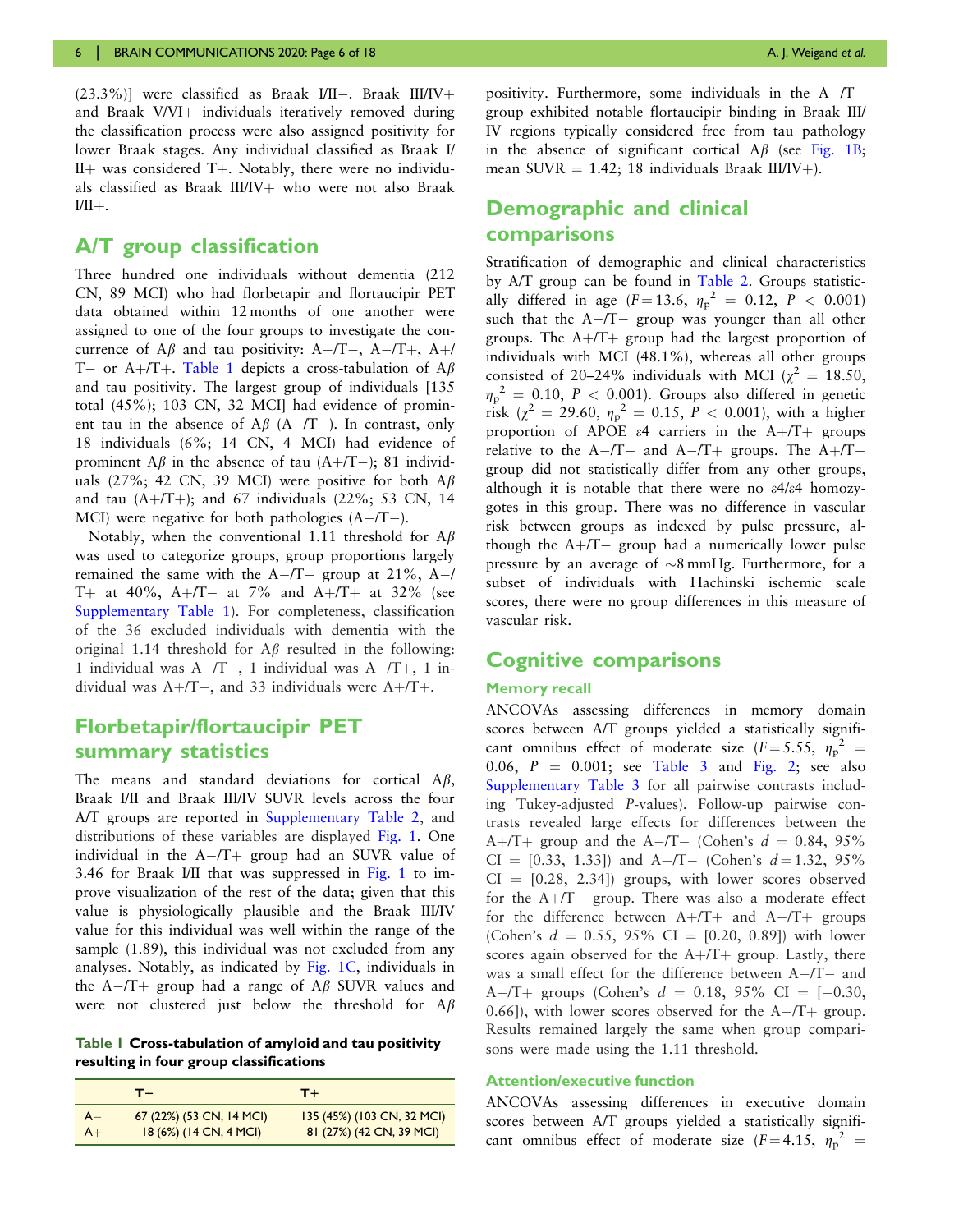<span id="page-6-0"></span>

Figure 1 PET SUVR distributions by A/T group. Raincloud plots depicting distributions of SUVR values for AV1451 Braak stage I/II (A), AV1451 Braak stage III/IV (**B**) and AV45 cortical summary index (**C**) across all A/T groups. A $-$ /T $-$  is denoted in blue, A $-$ /T $+$  is denoted in green, A $+\prime$ T $-$  is denoted in orange and A $+\prime$ T $+$  is denoted in red. One individual had an SUVR value of 3.46 for Braak I/II that was suppressed in all panels to improve the visualization of the rest of the data.

|  | Table 2 A/T group differences in demographic and clinical characteristics |  |
|--|---------------------------------------------------------------------------|--|
|  |                                                                           |  |

|                                               | Group, mean (SD)     |                    |                         |                      | <b>Group differences</b> |       |         |
|-----------------------------------------------|----------------------|--------------------|-------------------------|----------------------|--------------------------|-------|---------|
|                                               | $A-I$ T $-$          | $A - T +$          | $A+IT-$                 | $A+/T+$              | For $\gamma^2$           | $n^2$ | P-value |
| $n$ (%)                                       | 67(22.2)             | 135(44.9)          | 18(6.0)                 | 81(26.9)             |                          |       |         |
| Age                                           | 71.13(6.28)          | 76.50(7.21)        | 75.39 (4.85)            | 78.06 (7.17)         | 13.60                    | 0.12  | < 0.001 |
| Sex (% female)                                | 46.3                 | 49.6               | 38.9                    | 53.1                 | 1.50                     | 0.01  | 0.68    |
| Education (years)                             | 16.55(2.43)          | 16.95(2.56)        | 16.28(2.45)             | 16.48(2.61)          | 0.87                     | 0.01  | 0.46    |
| Diagnosis (% MCI)                             | 20.9                 | 23.7               | 22.2                    | 48.1                 | 18.50                    | 0.10  | < 0.001 |
| APOE risk (n $0/1/2$ $\varepsilon$ 4 alleles) | 46/19/1              | 105/23/6           | 10/7/0                  | 37/33/10             | 29.60                    | 0.15  | < 0.001 |
| <b>Pulse pressure</b>                         | 57.93 (14.01)        | 59.18 (16.30)      | 51.28(11.06)            | 62.19 (16.24)        | 2.69                     | 0.03  | 0.05    |
| Hachinski risk score                          | $0.58(0.93)(n = 24)$ | $0.53(0.73)(n=30)$ | 0.60 (0.55) ( $n = 5$ ) | $0.35(0.61)(n = 17)$ | 0.34                     | 0.01  | 0.79    |

0.05,  $P = 0.007$ ; see [Table 3](#page-7-0) and [Fig. 2;](#page-7-0) see also [Supplementary Table 4](https://academic.oup.com/braincomms/article-lookup/doi/10.1093/braincomms/fcz046#supplementary-data) for all pairwise contrasts including Tukey-adjusted P-values). Follow-up pairwise contrasts revealed large effects for differences between the A+/T+ group and the A–/T– (Cohen's  $d = 0.80, 95\%$  $CI = [0.30, 1.29]$  and  $A+/T-$  (Cohen's  $d = 0.96, 95\%$ 

 $CI = [-0.03, 1.93]$  groups, with lower scores observed for the  $A+/T+$  group. There was also a moderate effect for the difference between  $A+/T+$  and  $A-T+$  groups (Cohen's  $d = 0.44, 95\%$  CI = [0.10, 0.78]) with lower scores again observed for the  $A+/T+$  group. Lastly, there was a small-to-moderate effect for the difference between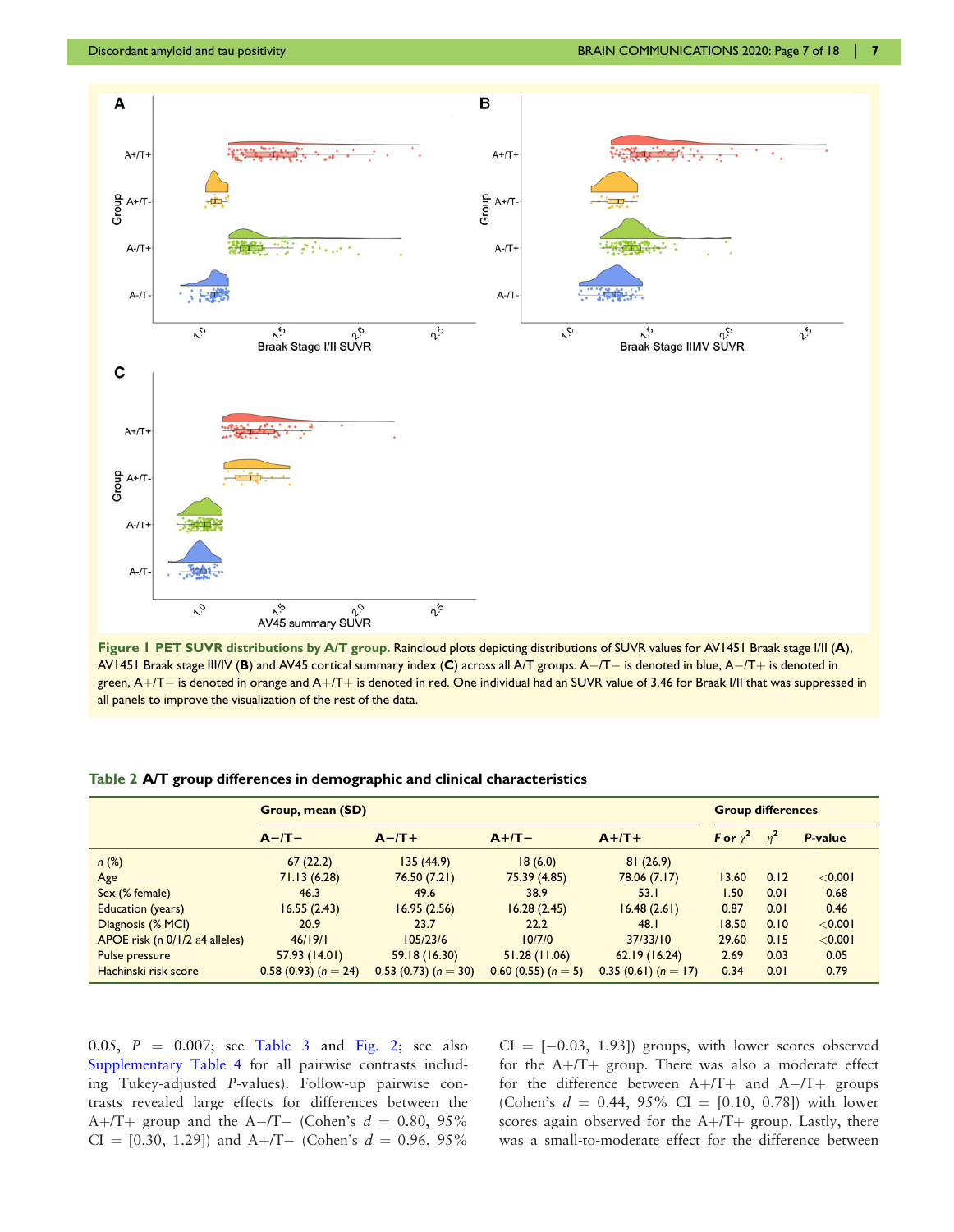#### <span id="page-7-0"></span>Table 3 A/T group differences in neuropsychological domain performance

|           | Group, mean (SD)      |                        |                       |               | <b>Group differences</b> |                  |         |
|-----------|-----------------------|------------------------|-----------------------|---------------|--------------------------|------------------|---------|
|           | $A - /T -$ , $n = 67$ | $A - /T +$ , $n = 135$ | $A+ / T -$ , $n = 18$ | $A+/T+, n=81$ | F-ratio                  | $\eta_{\rm p}^2$ | P-value |
| Memory    | $-0.24(0.85)$         | $-0.35(0.99)$          | $-0.07(0.73)$         | $-0.96(1.30)$ | 5.55                     | 0.06             | 0.001   |
| Executive | $-0.005(0.64)$        | $-0.21(0.94)$          | $-0.05(0.77)$         | $-0.78(1.69)$ | 4.15                     | 0.05             | 0.007   |
| Language  | $-0.14(0.86)$         | $-0.48(1.62)$          | 0.07(0.67)            | $-0.59(1.25)$ | 2.51                     | 0.03             | 0.06    |

Note: Reported values reflect untransformed and unadjusted z-score means to facilitate the interpretation of group differences; these values were not used in models from which statistics were derived.



Figure 2 Cognitive z-score distributions by A/T group. Dot-boxplots depicting cognitive domain scores for memory (A), executive function (**B**) and language (**C**) composites across all A/T groups. A $-$ /T $-$  is denoted in blue, A $-$ /T $+$  is denoted in green, A $+$ /T $-$  is denoted in orange and  $A + /T +$  is denoted in red. Values reflect untransformed and unadjusted z-scores.

A-/T- and A-/T+ groups (Cohen's  $d = 0.28, 95\%$  CI  $=[-0.20, 0.76]$ , with lower scores observed for the A–/  $T+$  group. Results remained largely the same when group comparisons were made using the 1.11 threshold.

#### Language

ANCOVAs assessing differences in language domain scores between A/T groups yielded an omnibus effect of small size ( $F = 2.51$ ,  $\eta_p^2 = 0.03$ ,  $P = 0.06$ ; see Table 3 and Fig. 2; see also [Supplementary Table 5](https://academic.oup.com/braincomms/article-lookup/doi/10.1093/braincomms/fcz046#supplementary-data) for all pairwise contrasts including Tukey-adjusted P-values). Follow-up pairwise contrasts revealed a large effect for the difference between  $A+/T+$  and  $A+/T-$  groups (Cohen's  $d = 1.05$ , 95% CI = [0.04, 2.03]), with lower scores observed for the  $A+/T+$  group. There was also a moderate effect for the difference between  $A+/T+$  and A-/T- groups (Cohen's  $d = 0.52, 95\%$  CI = [0.03, 1.01]) with lower scores again observed for the  $A + /T +$ group. No notable difference was observed between  $A+/ T$ + and  $A$ - $/T$ + groups. However, there were small-to-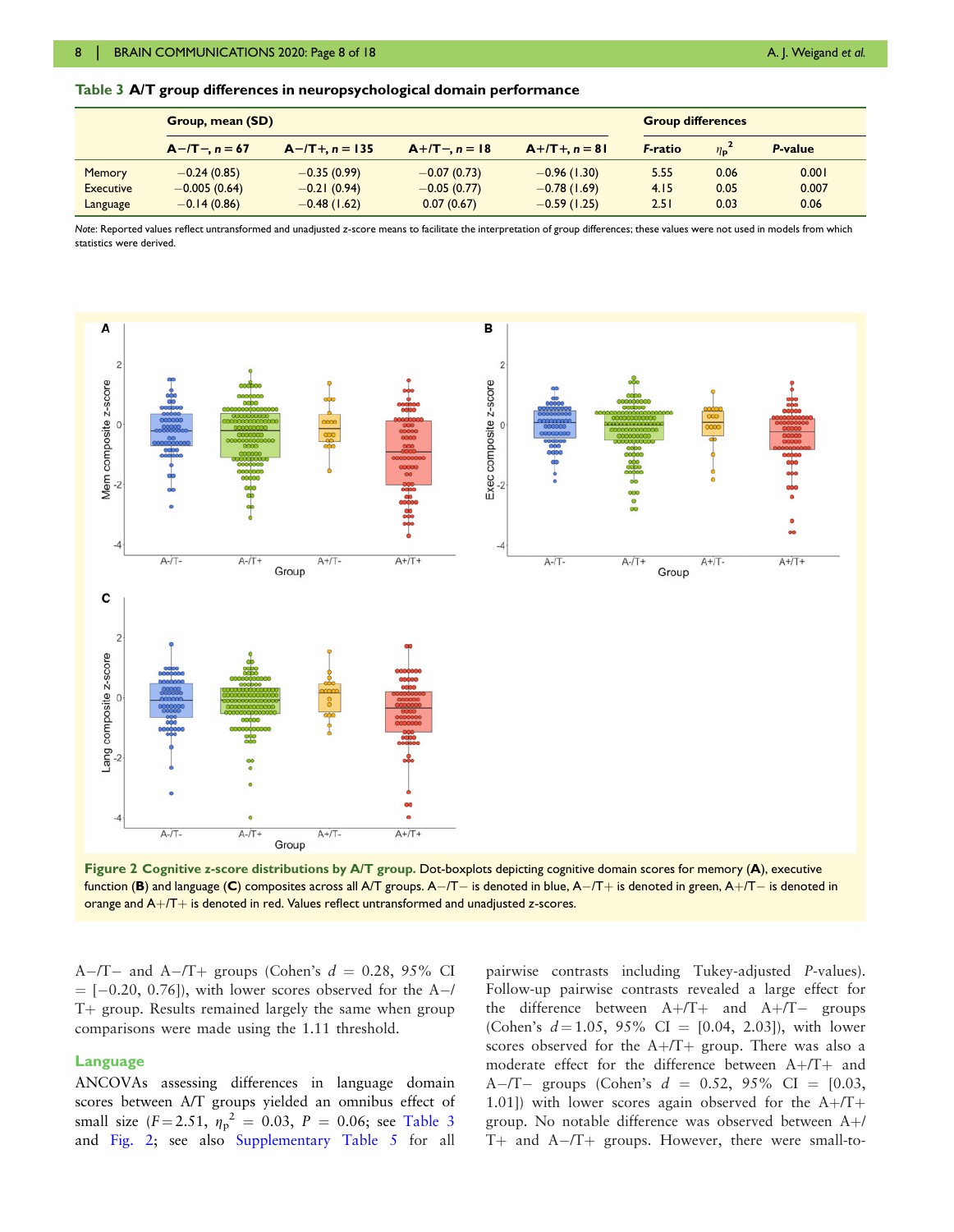moderate effects for the difference between the  $A - T$ + group and the A–/T– (Cohen's  $d = 0.29,~95\%$  CI =  $[-0.19, 0.77]$  and A+/T- (Cohen's  $d = 0.27, 95\%$  CI  $=[-0.07, 0.61]$  groups, with lower scores observed for the A–/T+ group. Results remained largely the same when group comparisons were made using the 1.11 threshold.

## Cognition and PET SUVR associations

Partial correlations controlling for APOE  $\varepsilon$ 4 positivity revealed negative associations between Braak I/II SUVR levels and all neuropsychological domain scores for only the A–/T+ (small-to-moderate *r*s from  $-0.18$  to  $-0.27$ ) and A+/T+ (moderate-to-large  $rs$  from  $-0.29$  to  $-0.48$ ) groups (see Table 4). Effect sizes were considerably larger for the  $A+/T+$  group across all domains and most notably within the memory domain. The  $A + T -$  group exhibited a moderately strong association within the executive domain ( $r = -0.30$ ), with an effect as large as that of the  $A+/T+$  group. Notably, when one observation from the A–/T+ group was excluded due to an outlier of 3.46 in Braak I/II SUVR (6 SD above sample mean), all results were retained with similar effects. In contrast, there were no associations between cortical  $A\beta$ SUVR levels and any neuropsychological domain score, although a moderate effect was again observed for the A+/T- group within the executive domain ( $r = -0.37$ ). Table 4 displays partial rs with confidence intervals for all correlations and P-values, and [Fig. 3](#page-9-0) displays scatterplots for these associations.

## **Discussion**

Despite the primacy of  $A\beta$  over tau postulated by the amyloid cascade model and AT(N) framework for AD pathological progression, our investigation of discrepancies in  $A\beta$  and tau PET positivity revealed that the largest proportion of our sample (45%) had MTL tau accumulation in the absence of A $\beta$  (A-/T+). In contrast, only 6% of the sample had evidence of  $A\beta$  in the absence of tau  $(A+/T-)$ , despite the use of equivalent methods for deriving positivity thresholds. The  $A - T + g$  roup tended to perform more poorly across memory, executive function, and language domains relative to the  $A - T -$  and  $A + T$ groups, although not as poorly as the  $A+/T+$  group. Only the  $A - T +$  and  $A + T +$  groups exhibited associations between tau SUVR levels and all cognitive domains, with stronger effects observed for the  $A+/T+$  group. Importantly, our results provide preliminary evidence to suggest that tau pathology may emerge independent of beta-amyloidosis and that  $A - T$  individuals, given their widespread early cognitive compromises, may be best represented on the Alzheimer's continuum. These findings are critically important in the conceptualization and treatment of AD because they suggest a wider spectrum of individuals as part of the AD prodrome, as well as provide further evidence that tau represents a relevant and promising treatment target for Alzheimer's disease.

Although there has been a recent surge of research utilizing tau PET imaging in the context of Alzheimer's disease, many studies have focused on tau only in the presence of  $\Delta\beta$ , rather than assessing them independently ([Vemuri](#page-15-0) et al., 2016; [Bejanin](#page-14-0) et al., 2017; [Ossenkoppele](#page-15-0) et al.,  $2019a,b$  $2019a,b$ ). In addition, positivity for tau PET is often determined conditionally based on  $A\beta$  ([Wang](#page-15-0) et al., [2016;](#page-15-0) Mishra et al.[, 2017;](#page-15-0) Jack et al.[, 2019\)](#page-14-0). Importantly, this strategy obviates the possibility of assessing discordance between  $A\beta$  and tau positivities and offers incomplete conclusions about the respective roles of these pathologies in the Alzheimer's disease clinical continuum. It is for this reason that we derived thresholds for  $A\beta$  and tau independently of one another and independent of our clinical and cognitive outcome variables, by using Mini–Mental State Examination as a global index of cognition to drive the classification algorithm. This process yielded tau positivity thresholds that were similar to, albeit more conservative than, those

Table 4 Correlations between cortical amyloid/tau Braak I/II SUVR levels and neuropsychological domain performance, stratified by A/T group

|                    | Partial correlation coefficients with 95% confidence intervals [LB, r, UB] |                                          |                                                                                                |                                                                                  |  |  |
|--------------------|----------------------------------------------------------------------------|------------------------------------------|------------------------------------------------------------------------------------------------|----------------------------------------------------------------------------------|--|--|
|                    | $A - /T -$ , n = 67                                                        | $A - /T +$ , $n = 135$                   | $A+/T-, n=18$                                                                                  | $A+ / T + n = 81$                                                                |  |  |
| Tau, memory        | $[-0.28, -0.04, 0.20] P = 0.75$                                            | $[-0.42, -0.27, -0.11]^*$<br>$P = 0.001$ | $[-0.63, -0.21, 0.30] P = 0.41$                                                                | $[-0.63, -0.48, -0.29]$ <sup>*</sup> $P < 0.001$                                 |  |  |
| Tau, executive     | $[-0.19, 0.06, 0.29] P = 0.65$                                             | $[-0.34, -0.18, -0.01]$ *<br>$P = 0.04$  |                                                                                                | $[-0.68, -0.30, 0.22] P = 0.25$ $[-0.48, -0.29, -0.07]$ * P = 0.01               |  |  |
| Tau, language      | $[-0.06, 0.18, 0.41] P = 0.14$                                             | $[-0.38, -0.22, -0.05]$ *<br>$P = 0.01$  |                                                                                                | $[-0.55, -0.10, 0.40] P = 0.71$ $[-0.56, -0.38, -0.18]$ <sup>*</sup> $P < 0.001$ |  |  |
| Amyloid, memory    | $[-0.15, 0.09, 0.33]$ $P = 0.45$                                           |                                          | $[-0.14, 0.03, 0.20]$ P = 0.76 [-0.53, -0.07, 0.42] P = 0.79                                   | $[-0.18, 0.04, 0.26] P = 0.74$                                                   |  |  |
| Amyloid, executive | $[-0.35, -0.12, 0.13] P = 0.34$                                            |                                          | $[-0.04, 0.13, 0.30]$ P = 0.12 $[-0.72, -0.37, 0.13]$ P = 0.14 $[-0.32, -0.11, 0.11]$ P = 0.32 |                                                                                  |  |  |
| Amyloid, language  | $[-0.13, 0.12, 0.35]$ $P = 0.34$                                           |                                          | $[-0.11, 0.06, 0.22]$ P = 0.52 $[-0.64, -0.23, 0.28]$ P = 0.37                                 | $[-0.20, 0.02, 0.24] P = 0.83$                                                   |  |  |

 $LB = 95\%$  CI lower bound;  $UB = 95\%$  CI upper bound. r values are given in bold.

\*Statistically significant association at  $P < 0.05$ .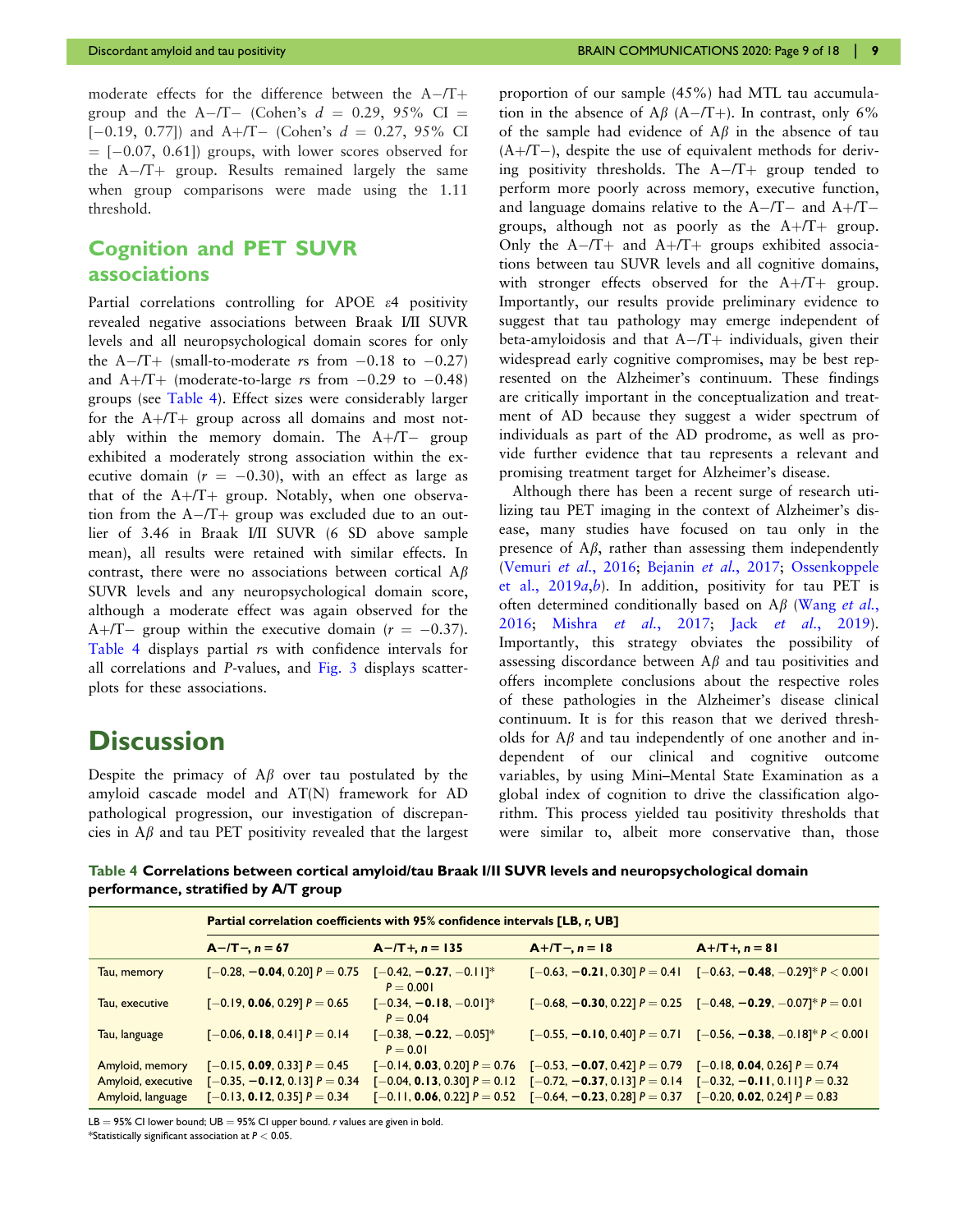<span id="page-9-0"></span>

Figure 3 Tau PET and cognition associations for  $T+$  groups. Scatterplots depicting the association between Braak I/II SUVR and memory (**A**), executive function (**B**) and language (C) composites. A $-$ /T $+$  is denoted in gray and A $+$ /T $+$  is denoted in purple. Values have been residualized with respect to APOE e4 positivity and cognitive composites transformed to meet normality assumptions. Figures exclude one outlier with a residualized Braak I/II SUVR of 2.14 to improve visualization, but effects remained statistically and qualitatively similar.

previously reported using analogous methods in a more heterogeneous sample (Schöll et al.[, 2016](#page-15-0); [Maass](#page-15-0) et al., [2017](#page-15-0)), providing convergent validity for the values derived in this study. Notably, although the value we derived for the  $\mathbf{A}\beta$  positivity threshold (>1.14) was slightly more liberal than the conventional threshold using pathologically confirmed data  $(>1.11;$  [Landau and](#page-15-0) [Jagust, 2015\)](#page-15-0), a reanalysis of the data with the conventional 1.11 threshold revealed that group classifications remained largely the same (see [Supplementary Table 1](https://academic.oup.com/braincomms/article-lookup/doi/10.1093/braincomms/fcz046#supplementary-data)) and cognitive comparisons did not notably differ from the results reported above. Thus, we believe that the methods used for threshold derivation in this study provide valid and reliable biomarker categorizations.

Applying these newly derived positivity thresholds to examine discrepancies in  $A\beta$  and tau positivity, we found that the  $A - T$  group represented the largest proportion of the sample (45%), whereas more than a 7-fold lower proportion  $(6\%)$  were categorized as A+/T-. Notably, these proportions differ substantially from a recent study

of AT(N) categorizations, which found only 11.5% to be classified as  $A - T + / (N - or +)$  using PET methods [\(Jack](#page-14-0) et al.[, 2019\)](#page-14-0). Importantly, this prior study derived a threshold for tau positivity that was contingent on  $A\beta$ status, with the tau SUVR threshold determined based on optimal discriminability of young CN A- individuals from older cognitively impaired  $A$  individuals. Using a model based on discrimination of  $A-$  and  $A+$  groups necessarily yields a threshold value that will maximally group high tau SUVRs with the  $A+$  category and low tau SUVRs with the A- category, thus increasing the likelihood of producing  $A+/T+$  and  $A-T-$  groups with fewer individuals falling into discrepant groups. We, in contrast, derived  $A+$  and  $T+$  threshold independently of one another by fitting our model to a global cognitive outcome regardless of PET status for the other biomarker to reduce bias.

Our resultant classifications of  $45\%$  A- $/T$  and  $6\%$  $A + T -$  differ from the temporal sequence of pathological events anticipated by the amyloid cascade model and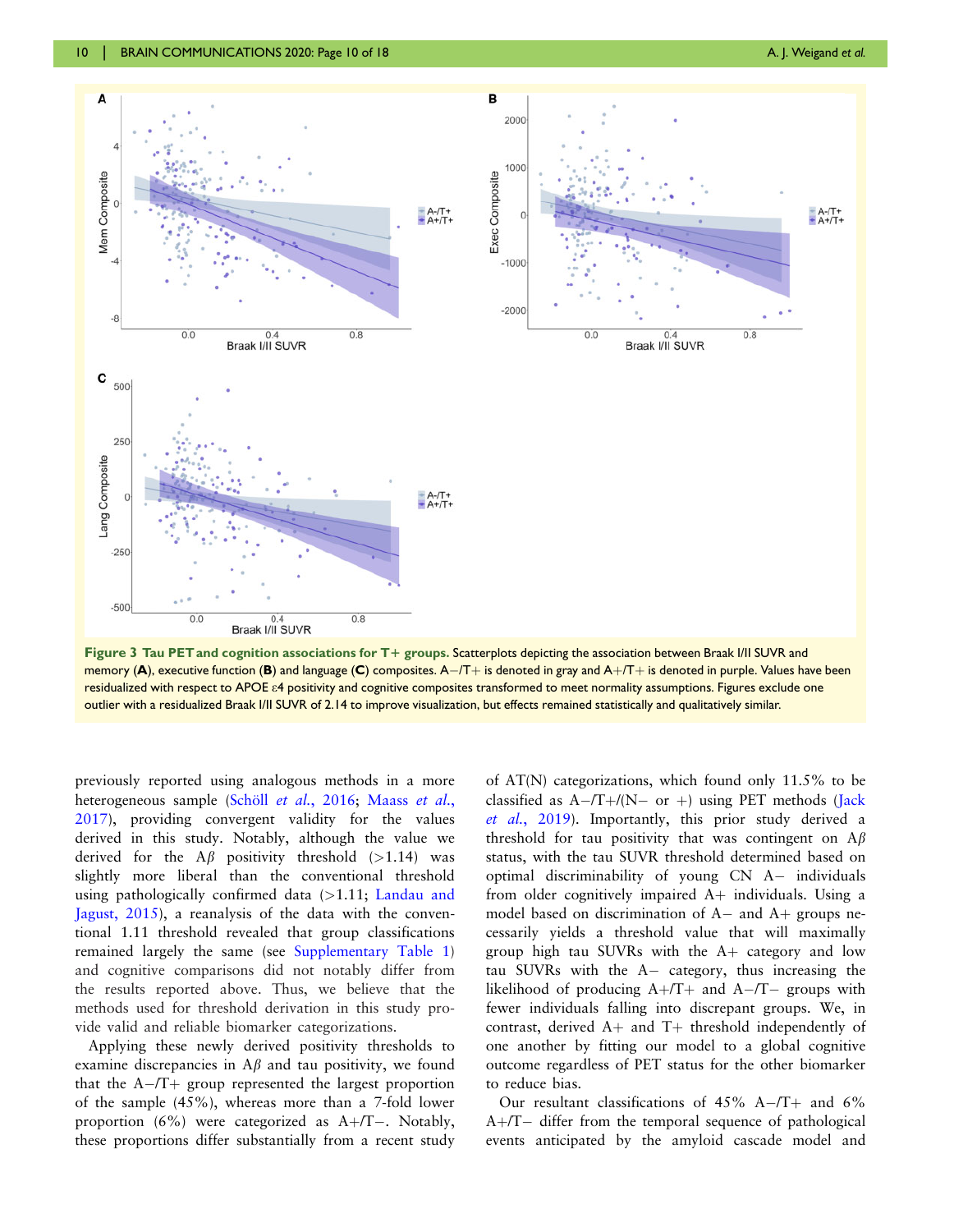AT(N) framework, both of which purport that  $A\beta$  is the primary pathological substrate of Alzheimer's disease that emerges some years prior to the tauopathy of Alzheimer's disease. However, post-mortem histopathological studies of Alzheimer's disease have indicated early pathological tau changes that occur in the brainstem, specifically the locus coeruleus, which subsequently propagate to medial temporal regions encompassing Braak stage I/II. These events largely occur before the evidence of  $A\beta$  accumulation (Braak et al.[, 2011;](#page-14-0) [Braak and Del Tredici, 2015](#page-14-0); [Ehrenberg](#page-14-0) et al., 2017), in accord with the high proportion of A–/T+ observed in our study. Furthermore, our findings of a high prevalence of T+ in the context of A– comport with the post-mortem pathological findings of [Braak and Del Tredici \(2015\)](#page-14-0). In their study,  $\sim$ 75–80% of individuals aged 70–80 years had evidence of Braak stages I–II tau pathology, whereas only  $\sim$ 10–35% over that same age range had evidence of  $A\beta$  phases 1–3 (note that the average age of our study participants was 75.6 years). Moreover, across all ages, 953 (61%) of the autopsied subjects with Braak stage I/II tau pathology had  $A\beta$  phase 0 pathology. In a separate study, [Braak](#page-14-0) [and Del Tredici \(2014](#page-14-0)) further demonstrated that, of the 80% of individuals between the ages of 70–80 years with neuropathological evidence of Braak stages I–II tau pathology, only half also had evidence of  $A\beta$  (including phase 1), which again aligns with our findings of  $45\%$  A- $/$ T+ prevalence.

Prior research has acknowledged this group of  $A-\sqrt{T+1}$ individuals, although historically they have not been considered part of the Alzheimer's developmental continuum. Instead, individuals with this pathological presentation of MTL tau in the absence of  $A\beta$  have been relegated to alternative categorizations such as PART, which views medial temporal tauopathy in the absence of  $A\beta$  as a feature of aging separate from AD ([Crary](#page-14-0) et al.[, 2014](#page-14-0); [Jellinger](#page-14-0) et al., 2015). Individuals under the PART designation have been characterized as older, having lower APOE  $\varepsilon$ 4 allelic frequencies, and typically more cognitively intact with only localized amnestic changes observed in severe cases (Crary et al.[, 2014\)](#page-14-0). However, other groups contend that PART itself is a developmental stage (i.e. Braak I/II) of Alzheimer's disease pathogenesis ([Braak and Del Tredici, 2014;](#page-14-0) [Duyckaerts](#page-14-0) et al.[, 2015;](#page-14-0) [Josephs](#page-14-0) et al., 2017). Most investigations into PART have been conducted using post-mortem histopathological data, which limits the ability to assess cognitive status in close temporal proximity to the pathological determinants due to the use of retrospective cognitive data that often varies on the order of years in its proximity to the time of autopsy. In contrast, our study was able to investigate these groupings using *in vivo* PET markers of  $A\beta$  and tau pathology that more closely coincided with the administration of a neuropsychological battery, allowing for an improved cognitive characterization of  $A - T +$  individuals.

Importantly, our results do not recapitulate the usual demographic and clinical features of the  $A - T +$  group proposed by proponents of PART (Crary et al.[, 2014\)](#page-14-0). For example, our  $A - T$  group did not differ from the non-pathological A-/T- group in terms of APOE e4 allelic frequency. Furthermore, although the  $A - T +$  group was older than the  $A - T -$  group, they did not differ from the other groups  $(A+/T-$  and  $A+/T+$ ). Notably, vascular risk assessed through multiple indices did not differ between the groups and therefore any group differences in cognition are likely not attributable to vascular differences. The proportion of individuals with MCI did not differ among the  $A - T -$ ,  $A - T +$  and  $A + T -$  groups (21-24%), but it was twice as high in the  $A+/T+$  group  $(48\%)$ . Significantly, the A- $/T$ + group had an MCI rate of 24%, which conflicts with the claim that PART is a condition observed primarily in CN individuals ([Crary](#page-14-0) et al.[, 2014](#page-14-0)). However, given that this rate did not statistically differ from the A-/T- group, we also examined differences in neuropsychological domain scores to further explore the pattern of cognitive performance across groups.

From the amyloid cascade and PART perspectives, one would predict similar cognitive performances between the  $A - T -$  and  $A - T +$  groups, particularly in non-amnestic domains, followed by a lower-performing  $A+$ /T- group, followed by the lowest-performing  $A+/T+$  group. This pattern was not observed across any of the three cognitive domains. Instead, the  $A - T -$  and  $A + T -$  groups performed most similarly, often with the  $A + /T -$  group demonstrating the best performances of all groups. In contrast, the  $A - T +$  group exhibited small-to-moderate decreases in performance relative to the  $A - T -$  group across all domains. The  $A+/T+$  group had the poorest performances in all domains with the exception of language, for which the  $A - T$  group performed equally as poorly. Furthermore, examination of partial correlations between domain performance and Braak stage I/II SUVR levels revealed associations only for the  $A - T +$  and  $A + P$  $T+$  groups, with stronger effects for the latter. Despite its confinement to the MTL in Braak stage I/II, tau appears to have widespread effects on cognition across memory, executive, and language domains, even in the absence of  $A\beta$  positivity. The cognitive differences and associations in executive and language domains in the  $A - T$  group are particularly noteworthy given that PART purports to impart only amnestic cognitive changes in the most severe cases. Thus, tau appears to be exerting deleterious effects on cognition within the MTL and beyond even in A individuals, possibly through network changes to broader association cortices associated with language and executive functions (Ossenkoppele et al.,  $2019a,b$  $2019a,b$ ). Notably, the reported effect sizes for group differences in cognition are relatively small and the conclusions drawn should be interpreted cautiously in the absence of further longitudinal research. Nevertheless, these preliminary findings suggest that MTL tau pathology in the absence of  $A\beta$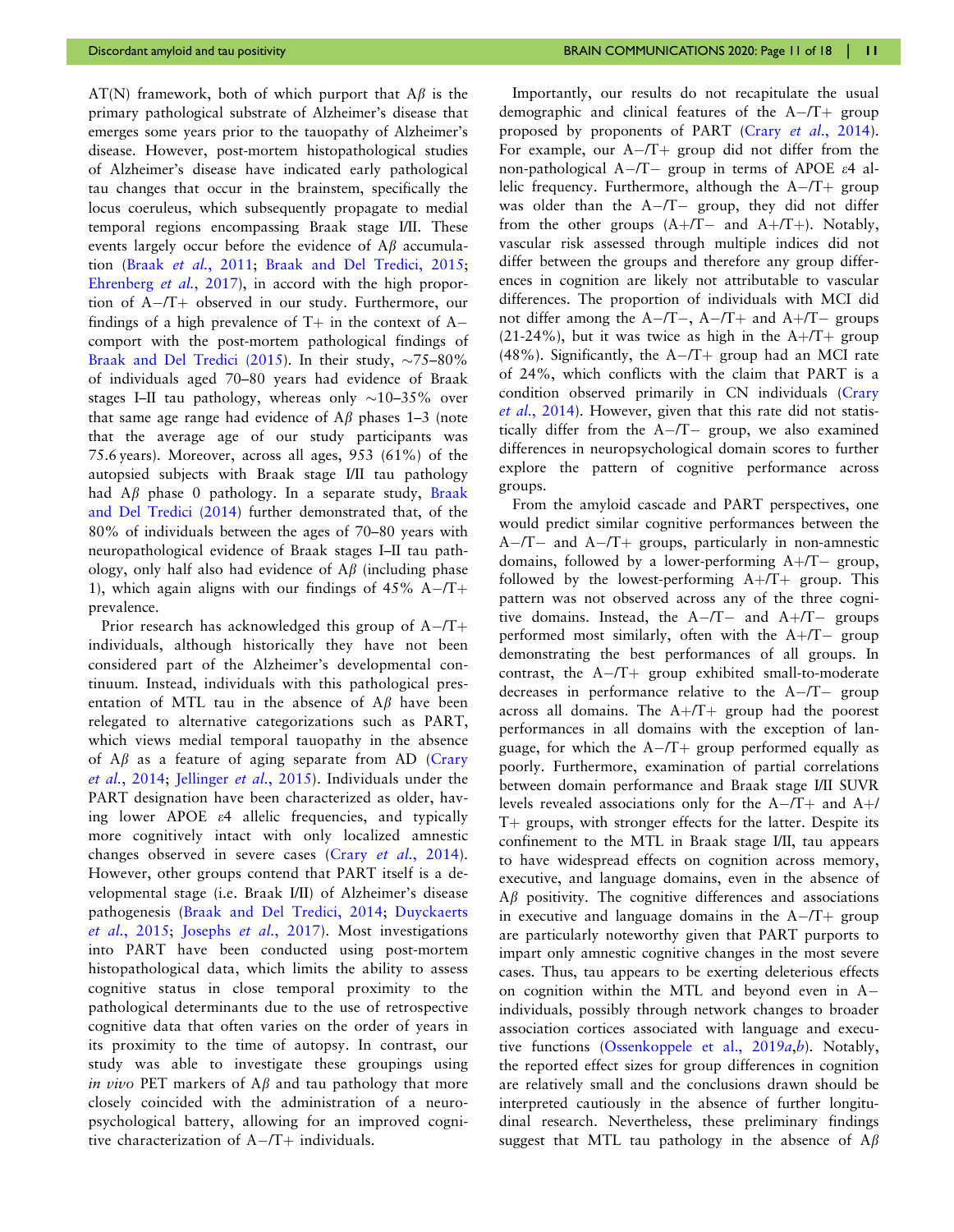may not be an anticipated consequence of aging, as the PART hypothesis implies.

Given these findings, we propose that prominent MTL tau pathology itself is sufficient to be considered part of the Alzheimer's continuum, rather than the distinct entity of PART, with subsequent beta-amyloidosis accelerating the disease stage. These data indicate that a revision to the AT(N) nomenclature (*Jack et al.*[, 2016](#page-14-0), [2018](#page-14-0) $a,b$  $a,b$ ) is also warranted such that  $\mathrm{A-}/\mathrm{T+}$  profiles should fall under the category of 'Alzheimer's pathologic change' rather than 'non-Alzheimer's pathologic change,' with the term 'Alzheimer's disease' reserved for  $A+/\Pi+$ . If an individual falls into one of these categories in the context of intact cognition, they would be considered in a preclinical stage (i.e. preclinical Alzheimer's pathologic change or preclinical Alzheimer's disease; see Fig. 4). Interestingly, a prior study investigating the prevalence of abnormal biomarkers without regard to their temporal ordering noted that neurodegeneration (possibly due to MTL tau pathology) was more likely to be the first abnormal biomarker than  $A\beta$ [\(Edmonds](#page-14-0) et al., 2015); perhaps the most appropriate staging model for Alzheimer's pathology would follow this 'tally' system to maintain agnosticism with regard to the temporal emergence of these biomarkers, given the continued uncertainty over the developmental cascade leading to

AD. Such a reframing in nosology would also have critical implications for drug discovery and clinical trials. As our findings suggest, waiting for  $A\beta$  positivity to become evident before attempting its clearance, particularly in those with MTL tau positivity, would negate the opportunity to clear pathological tau before it begins to affect cognition broadly across memory, language and executive functions.

Prevailing theory postulates that tau pathology migrates from the brainstem to the MTL as part of the aging process and remains in this region until sufficient  $A\beta$  pathology has accumulated to drive it out to adjacent neocortical regions (Bennett et al.[, 2017](#page-14-0)). Our data showed that within the  $A - T +$  group, all of whom were Braak stage I/II+ (i.e. confined to MTL), 18 individuals (13% of the  $A - T +$  group) were also Braak stage III/ IV + despite their  $\Lambda \beta$  negativity. These data suggest that, in some cases, tau pathology may extend beyond the MTL independent of the influence of  $A\beta$ . Nonetheless, it remains unclear whether  $A\beta$  is needed to further the spread of tau beyond the MTL and the literature offers conflicting evidence. On the one hand, several studies have demonstrated that tau accumulates at a faster rate in the presence of  $A\beta$  ([Lockhart](#page-15-0) *[et al.](#page-14-0)*, 2017; Jack *et al.*, [2018](#page-14-0)b; Leal et al.[, 2018;](#page-15-0) [Schultz](#page-15-0) et al., 2018) and our results indicated a stronger association between tau and



Figure 4 Suggested nomenclature for the Alzheimer's pathological continuum. Theoretical model of Alzheimer's nomenclature based on A/T group and cognitive status, including relative group proportions based on A/T positivity prevalence findings in the current sample.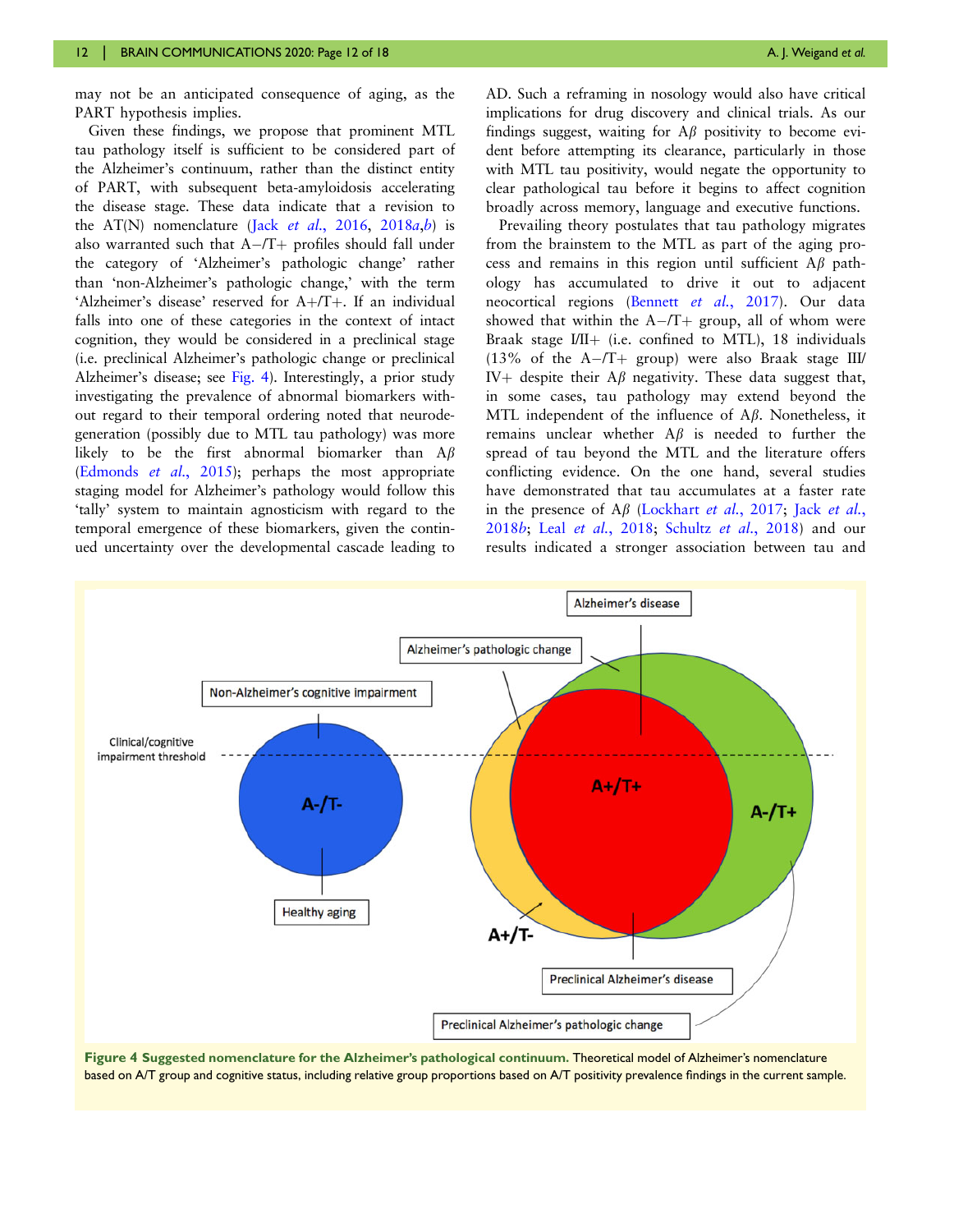cognitive performance, as well as generally poorer performance, in the  $A+/T+$  group relative to the  $A-T+$ group. On the other hand, other studies show that tau has the ability to spread beyond the MTL to adjacent cortical regions in the absence of  $\overrightarrow{AB}$ , both in animal models ([Kaufman](#page-15-0) et al., 2018) and human PET studies (Lowe et al.[, 2018\)](#page-15-0). Further post-mortem evidence demonstrates the continued progression of tau pathology despite the enduring clearance of  $AB$  from anti- $AB$  therapies administered prior to death, suggesting an  $A\beta$ -independ-ent mechanism of tau propagation (Nicoll et al.[, 2019](#page-15-0)).

Notably, there are several other pathologies in addition to  $A\beta$  and tau that comprise the Alzheimer's syndrome, and the majority of individuals with Alzheimer's disease have multiple pathologies [\(Schneider](#page-15-0) et al., 2009; [Boyle](#page-14-0) et al.[, 2018](#page-14-0)). Cerebrovascular pathology has proven to be a prominent and early contributor to Alzheimer's processes, with neuroimaging markers of small-vessel disease emerging as early as 22 years prior to symptom onset in autosomal-dominant AD (Lee et al.[, 2016](#page-15-0)). Data further indicate synergistic interactions between cerebrovascular pathology and hallmark Alzheimer's pathologies, such that cerebrovascular dysfunction may accelerate  $A\beta$  and tau pathological pro-gression, and vice versa (Blair et al.[, 2015;](#page-14-0) [Nation](#page-15-0) et al., [2015](#page-15-0); Rabin et al.[, 2019](#page-15-0)). Another important pathological feature in older adults is TDP-43, which defines the new conceptualization of limbic-predominant age-related TDP-43 encephalopathy (i.e. LATE; [Nelson](#page-15-0) *et al.*, 2019) and is often comorbid with  $A\beta$  and tau pathologies ([James](#page-14-0) *et al.*, [2016](#page-14-0)). As research progresses, a polypathologic staging scheme for AD that extends beyond  $A\beta$  and tau may be warranted. As previously suggested, a 'tally' system for these multiple pathologies (which also includes the presence of subtle or mild cognitive declines) may be the best nosology for representing their cumulative contributions to the Alzheimer's dementia syndrome (see Edmonds et al., 2015).

There are several notable strengths of the current study. First, the measurement of  $A\beta$  and tau positivity with PET imaging allowed for perhaps the first *in vivo* investigation of PART, with improved temporal proximity between the assessment of cognition and the measurement of pathology relative to previous post-mortem studies. The independent derivation of positivity thresholds for  $A\beta$  and tau is also a unique feature of our study relative to prior studies and ensured any potential  $A - T +$  individuals could accurately be detected, given that  $A\beta$  positivity was not considered in the determination of  $T-$  and  $T+$  groups. Furthermore, the use of neuropsychological measures sensitive to early AD provided a multi-domain assessment of cognition, rather than relying on brief cognitive screening or rating measures insensitive to the AD prodrome and not validated outside of clinic settings (see [De Roeck et al., 2019](#page-14-0) for a review). These methodological strengths allowed for an improved examination of the concept of PART, leading to the conclusion that this  $A - T +$  pathological profile has deleterious effects on cognition and may be better considered as a stage of the Alzheimer's continuum.

Despite its strengths, we also acknowledge that this study is not without its limitations. Importantly, the homogeneity of the ADNI sample may limit generalizability to more representative community-based samples and further studies sampling from a diverse population are needed to ensure that these effects persist among individuals of underrepresented races/ethnicities, socioeconomic strata and comorbid medical or mental health conditions. Furthermore, our study's cross-sectional analyses limited our ability to directly examine within-subject temporal emergence of  $A\beta$  and tau pathologies as well as cognitive change over time across the A/T groups, and longitudinal investigations of such phenomena will be an important next step to corroborate the preliminary findings presented in this study and further our understanding of pathological progression along the Alzheimer's continuum within individuals over time. It is also noteworthy that the florbetapir PET tracer for  $A\beta$  has a high affinity for neuritic plaques, but it may not detect diffuse plaques or soluble oligomers (Beach et al.[, 2014](#page-14-0)); thus, we cannot rule out that these other forms of  $A\beta$  pathology are present in  $A-$  individuals and contribute to neurofibrillary tangle formation (Koss *et al.*[, 2016](#page-15-0); [Abner](#page-13-0) et al.[, 2018\)](#page-13-0). That said, proponents of PART allow for the presence of diffuse plaques in addition to MTL tau ([Crary](#page-14-0) et al.[, 2014\)](#page-14-0) and, therefore, the detection of these diffuse plaques would not change the categorization of this group.

One may also question the decision to restrict the definition of tau positivity based on spatial location (i.e. MTL) while instead using a broader cortical summary measure for  $\Lambda\beta$  positivity. Importantly, the use of a composite across diffuse cortical regions may dilute sensitivity of the detection of pathology in any single region. However, given that  $A\beta$  pathology presents diffusely and variably throughout cortex [\(Braak and Braak, 1995;](#page-14-0) [Lockhart](#page-15-0) et al.[, 2017\)](#page-15-0), a composite region may better capture the presence of this accumulated pathology given that measurement of a single region may produce false negatives if  $A\beta$  has instead accumulated in other unsampled cortical regions. Conversely, tau pathology emerges in a specific spatiotemporal sequence across the Alzheimer's continuum ([Braak and Braak, 1991](#page-14-0)), which increases our sensitivity for the detection of tau pathology if we select these regions predicted by neuropathological staging (e.g. MTL regions for early detection). For this reason, we and other representative PET studies (see Maass et al.[, 2017](#page-15-0) ) have determined tau positivity based on SUVR level within the MTL (i.e. Braak stage I/II). Notably, selection of this approach likely contributed to our relatively high prevalence of T+ within this study (Braak et al.[, 2011\)](#page-14-0), whereas a composite of Braak stages I–IV would be more conservative in detecting  $T+$ . However, given that we observed subtle cognitive deficits among  $A - T$  individuals (with tau largely confined to the MTL), this finding suggests that the observed highly prevalent MTL tau in the absence of amyloid is an important pathological grouping that may be considered part of the Alzheimer's continuum rather than a feature of normal aging.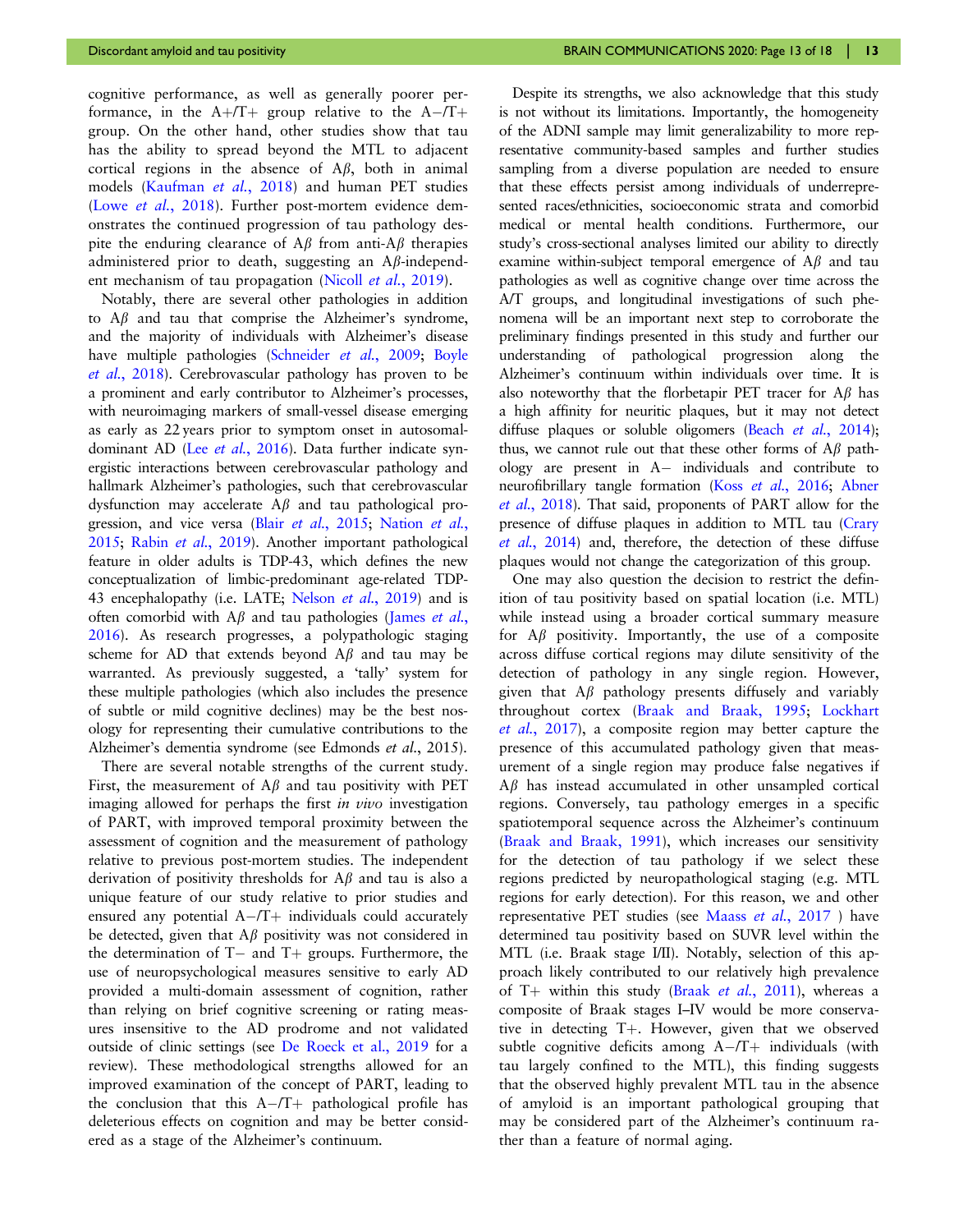<span id="page-13-0"></span>That said, other approaches to thresholding or staging of tau PET are worth considering and may yield different prevalence rates of  $A - T +$ . For example, one study derived a composite summary measure, which included four regions that maximally separated low and high levels of flortaucipir binding, and proceeded to define a positivity threshold based on discrimination of  $A\beta$  and  $A\beta$ + older adults [\(Mishra](#page-15-0) et al., 2017). Another approach taken by [Ossenkoppele](#page-15-0) et al. (2018) selected regions of interest across Braak stages I–IV and defined a positivity threshold that was 2 SD above the mean for cognitively healthy older adults. We recognize that selection of a thresholding approach is highly influential to the resultant positivity groupings and, therefore, future studies investigating alternative methods for the determination of PET positivity and resultant A/T groupings are critically needed to inform our understanding of pathological changes along the Alzheimer's disease continuum. However, regardless of the selection of regions or thresholding method, we believe that it important to determine tau positivity independently of  $\Delta\beta$ , given the emerging early and independent role of tau within the Alzheimer's disease prodrome ([Jefferson-](#page-14-0)[George](#page-14-0) et al., 2017; [Aschenbrenner](#page-14-0) et al., 2018; [Maass](#page-15-0) et al.[, 2018;](#page-15-0) Nicoll et al.[, 2019\)](#page-15-0).

In summary, our analyses of PET data within the ADNI cohort suggest that tau pathology is common among individuals without significant beta-amyloidosis, given that 45% of the sample was categorized as  $A - T$  relative to 6% as  $A+$ /T-, contrary to prevailing amyloid cascade and  $AT(N)$ frameworks. Furthermore, the relatively poor cognitive performances of the  $A - T$  group, as well as the associations between Braak I/II tau levels and cognition in this group, support the notion that tau pathology confined to the MTL and, in the absence of  $A\beta$ , may be part of the Alzheimer's developmental cascade rather than a feature of aging with few-to-no circumscribed cognitive deficits (i.e. PART). Future studies using longitudinal PET and cognitive data will provide an improved characterization of cognitive change within these A/T groups and better profile how they may transition over time. If realized, this work will lead to a better understanding of the respective spatiotemporal relationships between  $A\beta$  and tau in the AD prodrome and offer important implications for person-specific interventions in future anti- $A\beta$  and anti-tau treatment efforts.

# Supplementary material

[Supplementary material](https://academic.oup.com/braincomms/article-lookup/doi/10.1093/braincomms/fcz046#supplementary-data) is available at Brain Communications online.

## Acknowledgements

The authors acknowledge the valuable consultation from Dr. Susan Landau and Dr. Anne Maass regarding methods for SUVR threshold derivation. The authors are also

grateful to ADNI study investigators and participants for providing the data used in this article and especially thank all individuals at the University of California, Berkeley, who processed and made available the PET data used in this article.

## Funding

This work was supported by National Science Foundation Graduate Research Fellowship DGE-1650112 (A.J.W.) and National Institutes of Health grants R01 AG049810 and R01 AG054049 (M.W.B.). Data collection and sharing for this project were funded by the ADNI (National Institutes of Health grant U01 AG024904) and DOD ADNI (Department of Defense award number W81XWH-12-2-0012). ADNI is funded by the National Institute on Aging and the National Institute of Biomedical Imaging and Bioengineering and through generous contributions from the following: AbbVie; Alzheimer's Association; Alzheimer's Drug Discovery Foundation; Araclon Biotech; BioClinica, Inc.; Biogen; Bristol-Myers Squibb Company; CereSpir, Inc.; Cogstate; Eisai Inc.; Elan Pharmaceuticals, Inc.; Eli Lilly and Company; EuroImmun; F. Hoffmann-La Roche Ltd and its affiliated company Genentech, Inc.; Fujirebio; GE Healthcare; IXICO Ltd.; Janssen Alzheimer Immunotherapy Research & Development, LLC; Johnson & Johnson Pharmaceutical Research & Development LLC; Lumosity; Lundbeck; Merck & Co., Inc.; Meso Scale Diagnostics, LLC; NeuroRx Research; Neurotrack Technologies; Novartis Pharmaceuticals Corporation; Pfizer, Inc.; Piramal Imaging; Servier; Takeda Pharmaceutical Company; and Transition Therapeutics. The Canadian Institutes of Health Research is providing funds to support ADNI clinical sites in Canada. Private sector contributions are facilitated by the Foundation for the National Institutes of Health ([www.fnih.org](http://www.fnih.org)). The grantee organization is the Northern California Institute for Research and Education, and the study is coordinated by the Alzheimer's Therapeutic Research Institute at the University of Southern California. ADNI data are disseminated by the Laboratory for Neuro Imaging at the University of Southern California.

# Competing interests

A.J.W., K.J.B., K.R.T., L.D.-W., P.E.G., and A.M.B. report no competing interests. M.W.B. receives royalties from Oxford University Press and serves as a consultant for Eisai, Novartis and Roche Pharmaceutical companies.

# **References**

Abner EL, Neltner JH, Jicha GA, Patel E, Anderson SL, Wilcock DM, et al. Diffuse amyloid- $\beta$  plaques, neurofibrillary tangles, and the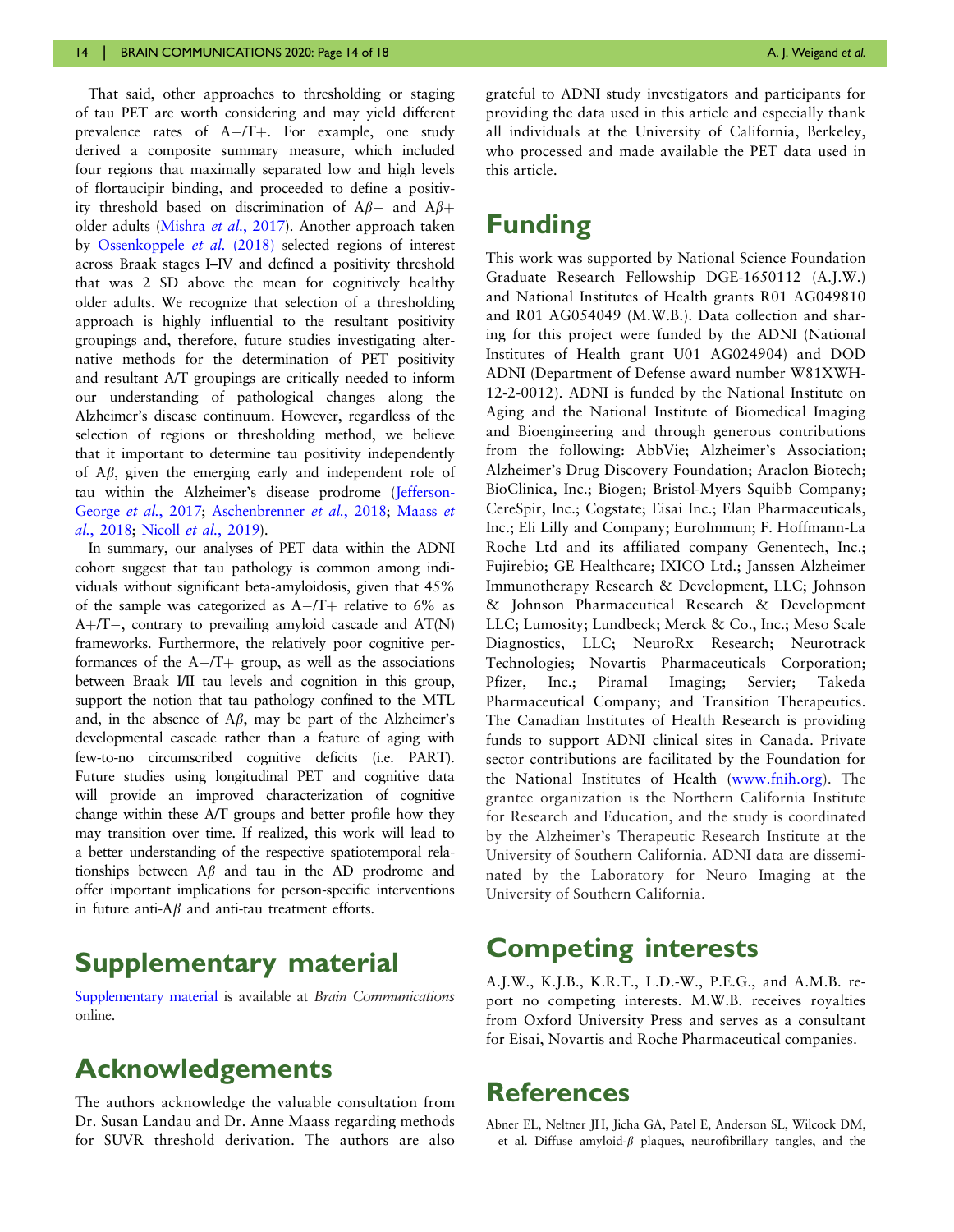<span id="page-14-0"></span>impact of APOE in elderly persons' brains lacking neuritic amyloid plaques. J Alzheimers Dis 2018; 64: 1307–24.

- Allen M, Poggiali D, Whitaker K, Marshall TR, Kievit RA. Raincloud plots: a multi-platform tool for robust data visualization. Wellcome Open Res 2019; 4: 63.
- Alzheimer A. Über eine eigenartige Erkrankung der Hirnrinde. Allg Zeitschr Psychiatr Psychiatr Gerichtl Med 1907; 146–8.
- Alzheimer's Disease Neuroimaging Initiative; 2019. [http://adni.loni.](http://adni.loni.usc.edu/) [usc.edu/](http://adni.loni.usc.edu/) (15 July 2019, date last accessed).
- Arriagada PV, Marzloff K, Hyman BT.Distribution of Alzheimer-type pathologic changes in nondemented elderly individuals matches the pattern in Alzheimer's disease. Neurology 1992; 42: 1681–8.
- Aschenbrenner AJ, Gordon BA, Benzinger TLS, Morris JC, Hassenstab JJ. Influence of tau PET, amyloid PET, and hippocampal volume on cognition in Alzheimer disease. Neurology 2018; 91: e859–e866.
- Baker SL, Maass A, Jagust WJ. Considerations and code for partial volume correcting [18F]-AV-1451 tau PET data. Data Brief 2017; 15: 648–57.
- Beach TG, Schneider JA, Sue LI, Serrano G, Dugger BN, Monsell SE, et al. Theoretical impact of florbetapir  $(^{18}F)$  amyloid imaging on diagnosis of Alzheimer dementia and detection of preclinical cortical amyloid. J Neuropathol Exp Neurol 2014; 73: 948–53.
- Bejanin A, Schonhaut DR, La Joie R, Kramer JH, Baker SL, Sosa N, et al. Tau pathology and neurodegeneration contribute to cognitive impairment in Alzheimer's disease. Brain 2017; 140: 3286–300.
- Bell WR, An Y, Kageyama Y, et al. Neuropathologic, genetic, and longitudinal cognitive profiles in primary age-related tauopathy (PART) and Alzheimer's disease. Alzheimers Dement 2019; 15: 8–16.
- Bennett RE, DeVos SL, Dujardin S, Corjuc B, Gor R, Gonzalez J, et al. Enhanced tau aggregation in the presence of amyloid  $\beta$ . Am J Pathol 2017; 187: 1601–12.
- Blacker DB, Tanzi RE. The genetics of Alzheimer's disease: current status and future prospects. Arch Neurol 1998; 55: 294–6.
- Blair LJ, Frauen HD, Zhang B, Nordhues BA, Bijan S, Lin Y-C, et al. Tau depletion prevents progressive blood–brain barrier damage in a mouse model of tauopathy. Acta Neuropathol Commun 2015; 3: 8.
- Bondi MW, Edmonds EC, Jak AJ, Clark LR, Delano-Wood L, McDonald CR, et al. Neuropsychological criteria for mild cognitive impairment improves diagnostic precision, biomarker associations, and progression rates. J Alzheimers Dis 2014; 42: 275–89.
- Boyle PA, Yu L, Wilson RS, Leurgans SE, Schneider JA, Bennett DA. Person-specific contribution of neuropathologies to cognitive loss in old age. Ann Neurol 2018; 83: 74–83.
- Braak H, Braak E. Neuropathological stageing of Alzheimer-related changes. Acta Neuropathol 1991; 82: 239–59.
- Braak H, Braak E. Staging of Alzheimer's disease-related neurofibrillary changes. Neurobiol Aging 1995; 16: 271–8.
- Braak H, Del Tredici K. Are cases with tau pathology occurring in the absence of  $A\beta$  deposits part of the AD-related pathological process? Acta Neuropathol 2014; 128: 767–72.
- Braak H, Del Tredici K. The preclinical phase of the pathologic process underlying sporadic Alzheimer's disease. Brain 2015; 138: 2814–33.
- Braak H, Thal DR, Ghebremedhin E, Del Tredici K. Stages of the pathologic process in Alzheimer's disease: age categories from 1-100 years. J Neuropathol Exp Neurol 2011; 70: 960–9.
- Burnham SC, Bourgeat P, Doré V, Savage G, Brown B, Laws S, et al. Clinical and cognitive trajectories in cognitively health elderly individuals with suspected non-Alzheimer's disease pathology (SNAP) or Alzheimer's disease pathology: a longitudinal study. Lancet Neurol 2016; 15: 1044–53.
- Cohen AD, Mowrey W, Weissfeld LA, Aizenstein HJ, McDade E, Mountz JM, et al. Classification of amyloid-positivity in controls: comparison of visual read and quantitative approaches. Neuroimage 2013; 71: 207–15.
- Crary JF. Primary age-related tauopathy and the amyloid cascade hypothesis: the exception that proves the rule? J Neurol Neuromed 2016; 1: 53–7.
- Crary JF, Trojanowski JQ, Schneider JA, Abisambra JF, Abner EL, Alafuzoff I, et al. Primary age-related tauopathy (PART): a common pathology associated with human aging. Acta Neuropathol 2014; 128: 755–66.
- De Roeck EE, De Deyn PP, Dierckx E, Engelborghs S. Brief cognitive screening instruments for early detection of Alzheimer's disease: a systematic review. Alzheimers Res Ther 2019; 11: 21.
- Duyckaerts C, Braak H, Brion J-P, Buée L, Del Tredici K, Goedert M, et al. PART is part of Alzheimer disease. Acta Neuropathol 2015; 129: 749–56.
- Edmonds EC, Delano-Wood L, Galasko DR, Salmon DP, Bondi MW; Alzheimer's Disease Neuroimaging Initiative. Subtle cognitive decline and biomarker staging in preclinical Alzheimer's disease. J Alzheimers Dis 2015; 47: 231–42.
- Egan MF, Kost J, Tariot PN, Aisen PS, Cummings JL, Vellas B, et al. Randomized trial of verubecestat for mild-to-moderate Alzheimer's disease. N Engl J Med 2018; 378: 1691–703.
- Ehrenberg AJ, Nguy AK, Theofilas P, Dunlop S, Suemoto CK, Di Lorenzo Alho AT, et al. Quantifying the accretion of hyperphosphorylated tau in the locus coeruleus and dorsal raphe nucleus: the pathological building blocks of early Alzheimer's disease. Neuropathol Appl Neurobiol 2017; 43: 393–408.
- Glenner GG, Wong CW. Alzheimer's disease and Down's syndrome: sharing of a unique cerebrovascular amyloid fibril protein. Biochem Biophys Res Commun 1984; 122: 1131–5.
- Gordon BA, Blazey T, Su Y, Fagan AM, Holtzman DM, Morris JC, et al. Longitudinal  $\beta$ -amyloid deposition and hippocampal volume in preclinical Alzheimer disease and suspected non-Alzheimer disease pathophysiology. JAMA Neurol 2016; 73: 1192–200.
- Hardy J. The discovery of Alzheimer-causing mutations in the APP gene and the formulation of the "amyloid cascade hypothesis". FEBS J 2017; 284: 1040–4.
- Honig LS, Vellas B, Woodward M, Boada M, Bullock R, Borrie M, et al. Trial of solanezumab for mild dementia due to Alzheimer's disease. N Engl J Med 2018; 378: 321–30.
- Jack CR, Bennett DA, Blennow K, Carrillo MC, Dunn B, Haeberlein SB, et al. NIA-AA Research Framework: toward a biological definition of Alzheimer's disease. Alzheimers Dement 2018a; 14: 535–62.
- Jack CR, Bennett DA, Blennow K, Carrillo MC, Feldman HH, Frisoni GB, et al. A/T/N: an unbiased descriptive classification scheme for Alzheimer disease biomarkers. Neurology 2016; 87: 539–47.
- Jack CR, Wiste HJ, Schwarz CG, Lowe VJ, Senjem ML, Vemuri P, et al. Longitudinal tau PET in ageing and Alzheimer's disease. Brain 2018b; 141: 1517–28.
- Jack CR, Wiste HJ, Therneau TM, Weigand SD, Knopman DS, Mielke MM, et al. Associations of amyloid, tau, and neurodegeneration biomarker profiles with rates of memory decline among individuals without dementia. JAMA 2019; 321: 2316–25.
- Jagust W. Imaging the evolution and pathophysiology of Alzheimer's disease. Nat Rev Neurosci 2018; 19: 687–700.
- Jak AJ, Bondi MW, Delano-Wood L, Wierenga C, Corey-Bloom J, Salmon DP, et al. Quantification of five neuropsychological approaches to defining mild cognitive impairment. Am J Geriatr Psychiatry 2009; 17: 368–75.
- James BD, Wilson RS, Boyle PA, Trojanowski JQ, Bennett DA, Schneider JA. TDP-43 stage, mixed pathologies, and clinical Alzheimer's-type dementia. Brain 2016; 139: 2983–93.
- Jefferson-George KS, Wolk DA, Lee EB, McMillan CT. Cognitive decline associated with pathological burden in primary age-related tauopathy. Alzheimers Dement 2017; 13: 1048–53.
- Jellinger KA, Alafuzoff I, Attems J, Beach TG, Cairns NJ, Crary JF, et al. PART, a distinct tauopathy, different from classical sporadic Alzheimer disease. Acta Neuropathol 2015; 129: 757–62.
- Josephs KA, Murray ME, Tosakulwong N, Whitwell JL, Knopman DS, Machulda MM, et al. Tau aggregation influences cognition and hippocampal atrophy in the absence of beta-amyloid: a clinico-imaging-pathological study of primary age-related tauopathy (PART). Acta Neuropathol 2017; 133: 705–15.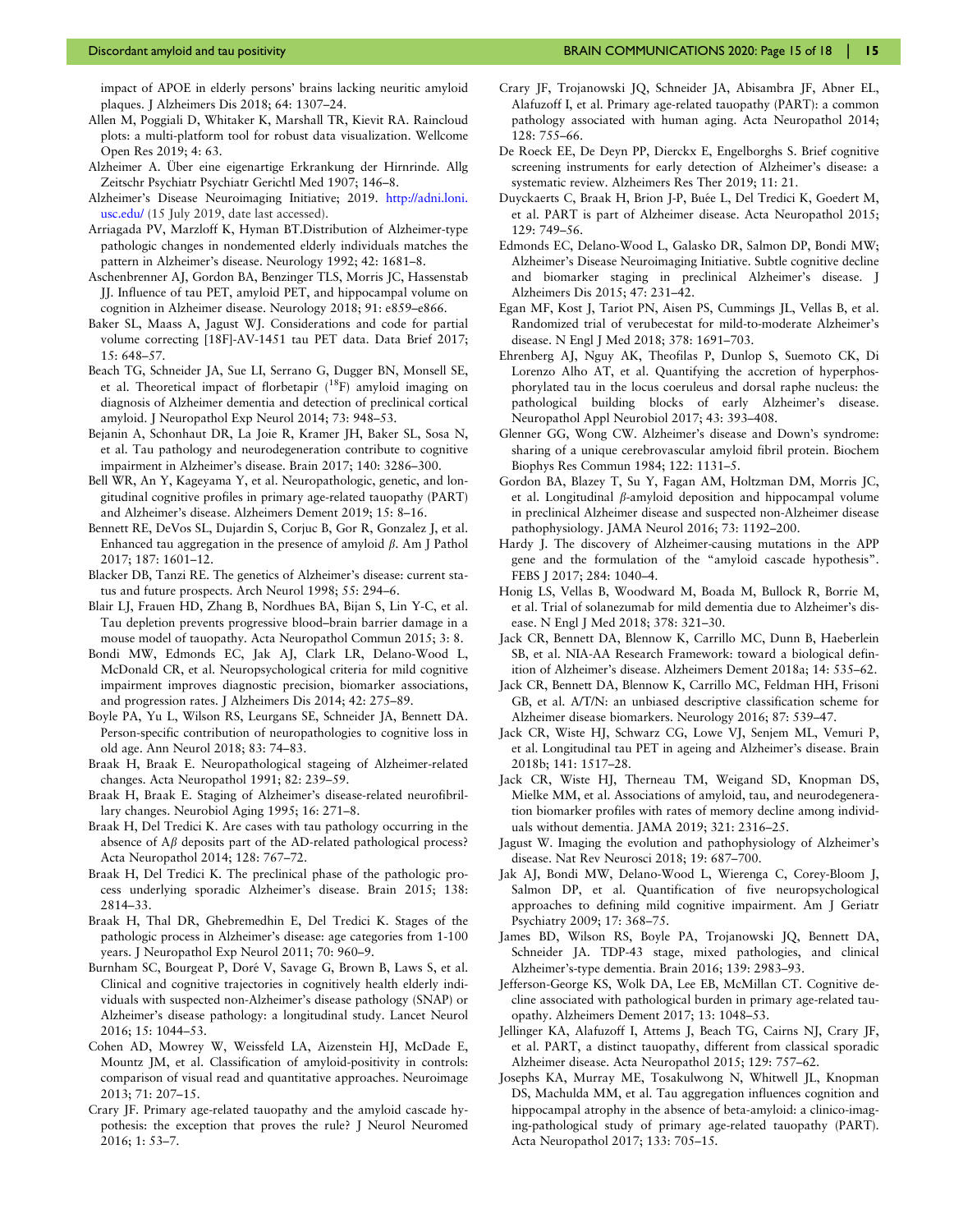- <span id="page-15-0"></span>Joshi AD, Pontecorvo MJ, Clark CM, Carpenter AP, Jennings DL, Sadowsky CH, et al.; Florbetapir F 18 Study Investigators. Performance characteristics of amyloid PET with florbetapir F 18 in patients with Alzheimer's disease and cognitively normal subjects. J Nucl Med 2012; 53: 378–84.
- Kaufman SK, Del Tredici K, Thomas TL, Braak H, Diamond MI. Tau seeding activity begins in the transentorhinal/entorhinal regions and anticipates phospho-tau pathology in Alzheimer's disease and PART. Acta Neuropathol 2018; 136: 57–67.
- Knopman DS, Jack CR, Wiste HJ, Weigand SD, Vemuri P, Lowe VJ, et al. Brain injury biomarkers are not dependent on  $\beta$ -amyloid in normal elderly. Ann Neurol 2013; 73: 472–80.
- Koss DJ, Jones G, Cranston A, Gardner H, Kanaan NM, Platt B. Soluble pre-fibrillar tau and  $\beta$ -amyloid species emerge in early human Alzheimer's disease and track disease progression and cognitive decline. Acta Neuropathol 2016; 132: 875–95.
- Landau S, Jagust W. Florbetapir Processing Methods; 2015. [http://](http://adni.loni.usc.edu/) [adni.loni.usc.edu/](http://adni.loni.usc.edu/) (15 July 2019, date last accessed).
- Landau S, Jagust W. Flortaucipir (AV-1451) Processing Methods; 2016. <http://adni.loni.usc.edu/> (15 July 2019, date last accessed).
- Landau SM, Breault C, Joshi AD, Pontecorvo M, Mathis CA, Jagust WJ, et al. Amyloid-beta imaging with Pittsburgh compound B and florbetapir: comparing radiotracers and quantification methods. J Nucl Med 2013; 54: 70–7.
- Landau SM, Horng A, Fero A, Jagust WJ; Alzheimer's Disease Neuroimaging Initiative. Amyloid negativity in patients with clinically diagnosed Alzheimer disease and MCI. Neurology 2016; 86: 1377–85.
- Landau SM, Mintun MA, Joshi AD, Koeppe RA, Petersen RC, Aisen PS, et al.; Alzheimer's Disease Neuroimaging Initiative. Amyloid deposition, hypometabolism, and longitudinal cognitive decline. Ann Neurol 2012; 72: 578–86.
- Leal SL, Lockhart SN, Maass A, Bell RK, Jagust WJ. Subthreshold amyloid predicts tau deposition in aging. J Neurosci 2018; 38: 4482–9.
- Lee S, Viqar F, Zimmerman ME, Narkhede A, Tosto G, Benzinger TLS, et al.; Dominantly Inherited Alzheimer Network. White matter hyperintensities are a core feature of Alzheimer's disease: Evidence from the dominantly inherited Alzheimer network. Ann Neurol 2016; 79: 929–39.
- Lewczuk P, Matzen A, Blennow K, Parnetti L, Molinuevo JL, Eusebi P, et al. Cerebrospinal fluid A $\beta$ 42/40 corresponds better than A $\beta$ 42 to amyloid PET in Alzheimer's disease. J Alzheimers Dis 2017; 55: 813–22.
- Lockhart SN, Schöll M, Baker SL, Ayakta N, Swinnerton KN, Bell RK, et al. Amyloid and tau PET demonstrate region-specific associations in normal older people. Neuroimage 2017; 150: 191–9.
- Lowe VJ, Wiste HJ, Senjem ML, Weigand SD, Therneau TM, Boeve BF, et al. Widespread brain tau and its association with ageing, Braak stage and Alzheimer's dementia. Brain 2018; 141: 271–87.
- Maass A, Lockhart SN, Harrison TM, Bell RK, Mellinger T, Swinnerton K, et al. Entorhinal tau pathology, episodic memory decline, and neurodegeneration in aging. J Neurosci 2018; 38: 530–43.
- Maass A, Landau S, Baker SL, Horng A, Lockhart SN, La Joie R, et al. Comparison of multiple tau-PET measures as biomarkers in aging and Alzheimer's disease. Neuroimage 2017; 157: 448–63.
- McKhann G, Drachman D, Folstein M, Katzman R, Price D, Stadlan EM, et al. Clinical diagnosis of Alzheimer's disease: report of the NINCDS-ADRDA Work Group under the auspices of Department of Health and Human Services Task Force on Alzheimer's Disease. Neurology 1984; 34: 939.
- Mishra S, Gordon BA, Su Y, Christensen J, Friedrichsen K, Jackson K, et al. AV-1451 PET imaging of tau pathology in preclinical Alzheimer disease: defining a summary measure. Neuroimage 2017; 161: 171–8.
- Mormino EC, Papp KV, Rentz DM, Schultz AP, LaPoint M, Amariglio R, et al. Heterogeneity in suspected non-Alzheimer disease

pathophysiology among clinically normal older individuals. JAMA Neurol 2016; 73: 1185–91.

- Morris GP, Clark IA, Vissel B. Questions concerning the role of amyloid- $\beta$  in the definition, aetiology, and diagnosis of Alzheimer's disease. Acta Neuropathol 2018; 136: 663–89.
- Nation DA, Delano-Wood L, Bangen KJ, Wierenga CE, Jak AJ, Hansen LA, et al. Antemortem pulse pressure elevation predicts cerebrovascular disease in autopsy-confirmed Alzheimer's disease. J Alzheimers Dis 2012; 30: 595–603.
- Nation DA, Edmonds EC, Bangen KJ, Delano-Wood L, Scanlon BK, Han SD, et al. Pulse pressure in relation to tau-mediated neurodegeneration, cerebral amyloidosis, and progression to dementia in very old adults. JAMA Neurol 2015; 72: 546–53.
- Nelson PT, Dickson DW, Trojanowski JQ, Jack CR, Boyle PA, Arfanakis K, et al. Limbic-predominant age-related TDP-43 encephalopathy (LATE): consensus working group report. Brain 2019; 142: 1503–27.
- Nicoll JAR, Buckland GR, Harrison CH, Page A, Harris S, Love S, et al. Persistent neuropathological effects 14 years following amyloid- $\beta$  immunization in Alzheimer's disease. Brain 2019; 142: 2113–26.
- Ossenkoppele R, Iaccarino L, Schonhaut DR, Brown JA, La Joie R, O'Neil JP, et al. Tau covariance patterns in Alzheimer's disease patients match intrinsic connectivity networks in the healthy brain. Neuroimage Clin 2019a; 23:101848.
- Ossenkoppele R, Rabinovici GD, Smith R, Cho H, Schöll M, Strandberg O, et al. Discriminative accuracy of [18F]flortaucipir positron emission tomography for Alzheimer disease vs other neurodegenerative disorders. JAMA 2018; 320: 1151–62.
- Ossenkoppele R, Smith R, Ohlsson T, Strandberg O, Mattsson N, Insel PS, et al. Associations between tau,  $A\beta$ , and cortical thickness with cognition in Alzheimer disease. Neurology 2019b; 92: e601–12.
- Oxtoby NP, Young AL, Cash DM, Benzinger TLS, Fagan AM, Morris JC, et al. Data-driven models of dominantly-inherited Alzheimer's disease progression. Brain 2018; 141: 1529–44.
- R Core Team (2017) R: A language and environment for statistical computing. Vienna, Austria: R Foundation for Statistical Computing. <https://www.R-project.org> (15 July 2019, date last accessed).
- Rabin JS, Yang H-S, Schultz AP, Hanseeuw BJ, Hedden T, Viswanathan A, et al. Vascular risk and  $\beta$ -amyloid are synergistically associated with cortical tau. Ann Neurol 2019; 85: 272–9.
- Ricciarelli R, Fedele E. The amyloid cascade hypothesis in Alzheimer's disease: it's time to change our mind. Curr Neuropharmacol 2017; 15: 926–35.
- Schneider JA, Arvanitakis Z, Leurgans SE, Bennett DA. The neuropathology of probable Alzheimer disease and mild cognitive impairment. Ann Neurol 2009; 66: 200–8.
- Schöll M, Lockhart SN, Schonhaut DR, O'Neil JP, Janabi M, Ossenkoppele R, et al. PET imaging of tau deposition in the aging human brain. Neuron 2016; 89: 971–82.
- Schultz SA, Gordon BA, Mishra S, Su Y, Perrin RJ, Cairns NJ, et al. Widespread distribution of tauopathy in preclinical Alzheimer's disease. Neurobiol Aging 2018; 72: 177–85.
- Selkoe D. Alzheimer disease and aducanumab: adjusting our approach. Nat Rev Neurol 2019; 15: 365–6.
- Vemuri P, Lowe VJ, Knopman DS, et al. Tau-PET uptake: regional variation in average SUVR and impact of amyloid deposition. Alzheimers Dement (Amst) 2016; 6: 21–30.
- Wang L, Benzinger TL, Su Y, Christensen J, Friedrichsen K, Aldea P, et al. Evaluation of tau imaging in staging Alzheimer disease and revealing interactions between  $\beta$ -amyloid and tauopathy. JAMA Neurol 2016; 73: 1070–7.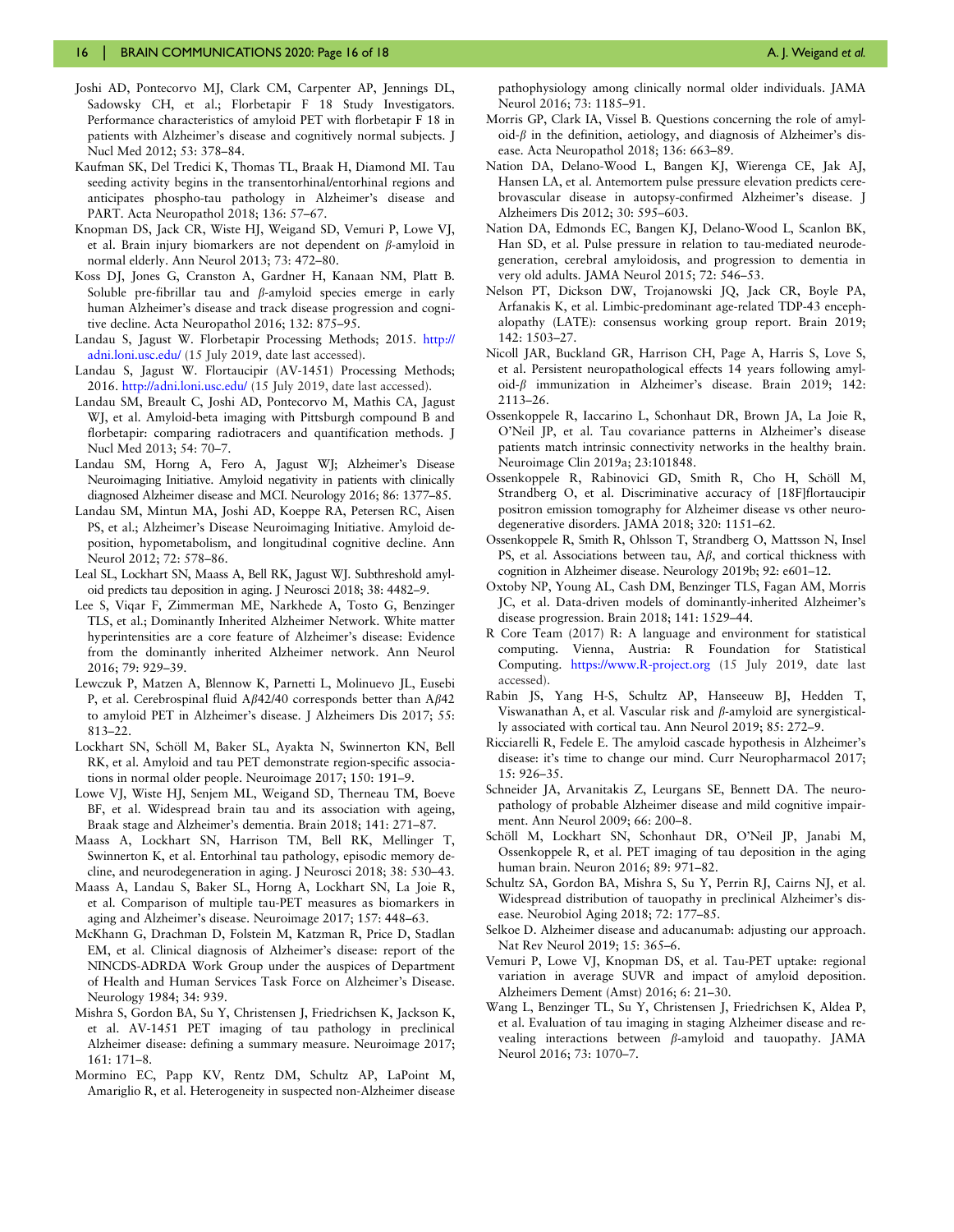# Appendix I: ADNI study investigators

I. ADNI I, GO, II and III Part A: Leadership and Infrastructure Principal Investigator Michael W. Weiner, MD UC San Francisco ATRI PI and Director of Coordinating Center Clinical Core Paul Aisen, MD University of Southern California Executive Committee Michael Weiner, MD UC San Francisco Paul Aisen, MD University of Southern California Ronald Petersen, MD, PhD Mayo Clinic, Rochester Clifford R. Jack, Jr., MD Mayo Clinic, Rochester William Jagust, MD UC Berkeley John Q. Trojanowki, MD, PhD U Pennsylvania Arthur W. Toga, PhD USC Laurel Beckett, PhD UC Davis Robert C. Green, MD, MPH Brigham and Women's Hospital/Harvard Medical School Andrew J. Saykin, PsyD Indiana University John Morris, MD Washington University St. Louis Leslie M. Shaw University of Pennsylvania ADNI External Advisory Board (ESAB) Zaven Khachaturian, PhD Prevent Alzheimer's Disease 2020 (Chair) Greg Sorensen, MD Siemens Maria Carrillo, PhD Alzheimer's Association Lew Kuller, MD University of Pittsburgh Marc Raichle, MD Washington University St. Louis Steven Paul, MD Cornell University Peter Davies, MD Albert Einstein College of Medicine of Yeshiva University Howard Fillit, MD AD Drug Discovery Foundation Franz Hefti, PhD Acumen Pharmaceuticals David Holtzman, MD Washington University St. Louis M. Marcel Mesulam, MD Northwestern University William Potter, MD National Institute of Mental Health Peter Snyder, PhD Brown University ADNI 3 Private Partner Scientific Board (PPSB) Rev Sept 20, 2017 Veronika Logovinsky, MD, PhD Eli Lilly (Chair) Data and Publications Committee Robert C. Green, MD, MPH BWH/HMS (Chair) Resource Allocation Review Committee Tom Montine, MD, PhD University of Washington (Chair) Clinical Core Leaders Ronald Petersen, MD, PhD Mayo Clinic, Rochester (Core PI) Paul Aisen, MD University of Southern California Clinical Informatics and Operations Gustavo Jimenez, MBS USC Michael Donohue, PhD USC Devon Gessert, BS USC Kelly Harless, BA USC Jennifer Salazar, MBS USC Yuliana Cabrera, BS USC Sarah Walter, MSc USC Lindsey Hergesheimer, BS USC Biostatistics Core Leaders and Key Personnel Laurel Beckett, PhD UC Davis (Core PI) Danielle Harvey, PhD UC Davis Michael Donohue, PhD UC San Diego MRI Core Leaders and Key Personnel Clifford R. Jack, Jr., MD Mayo Clinic, Rochester (Core PI) Matthew Bernstein, PhD Mayo Clinic, Rochester Nick Fox, MD University of London Paul Thompson, PhD UCLA School of Medicine Norbert Schuff, PhD UCSF MRI Charles DeCArli, MD UC Davis Bret Borowski, RT Mayo Clinic Jeff Gunter, PhD Mayo Clinic Matt Senjem, MS Mayo Clinic Prashanthi Vemuri, PhD Mayo Clinic David Jones, MD Mayo Clinic Kejal Kantarci Mayo Clinic Chad Ward Mayo Clinic PET Core Leaders and Key Personnel William Jagust, MD UC Berkeley (Core PI) Robert A. Koeppe, PhD University of Michigan Norm Foster, MD University of Utah Eric M. Reiman, MD Banner Alzheimer's Institute Kewei Chen, PhD Banner Alzheimer's Institute Chet Mathis, MD University of Pittsburgh Rev Sept 20, 2017 Susan Landau, PhD UC Berkeley Neuropathology Core Leaders John C. Morris, MD Washington University St. Louis Nigel J. Cairns, PhD, FRCPath Washington University St. Louis Erin Franklin, MS, CCRP Washington University St. Louis Lisa Taylor-Reinwald, BA, HTL Washington University St. Louis (ASCP)—Past Investigator Biomarkers Core Leaders and Key Personnel Leslie M. Shaw, PhD UPenn School of Medicine John Q. Trojanowki, MD, PhD UPenn School of Medicine Virginia Lee, PhD, MBA UPenn School of Medicine Magdalena Korecka, PhD UPenn School of Medicine Michal Figurski, PhD UPenn School of Medicine Informatics Core Leaders and Key Personnel

Arthur W. Toga, PhD USC (Core PI) Karen Crawford USC Scott Neu, PhD USC Genetics Core Leaders and Key Personnel Andrew J. Saykin, PsyD Indiana University Tatiana M. Foroud, PhD Indiana University Steven Potkin, MD UC UC Irvine Li Shen, PhD Indiana University Kelley Faber, MS, CCRC Indiana University Sungeun Kim, PhD Indiana University Kwangsik Nho, PhD Indiana University Initial Concept Planning & Development Michael W. Weiner, MD UC San Francisco Lean Thal, MD UC San Diego Zaven Khachaturian, PhD Prevent Alzheimer's Disease 2020 Early Project Proposal Development Leon Thal, MD UC San Diego Neil Buckholtz National Institute on Aging Michael W. Weiner, MD UC San Francisco Peter J. Snyder, PhD Brown University William Potter, MD National Institute of Mental Health Steven Paul, MD Cornell University Marilyn Albert, PhD Johns Hopkins University Richard Frank, MD, PhD Richard Frank Consulting Zaven Khachaturian, PhD Prevent Alzheimer's Disease 2020 NIA John Hsiao, MD National Institute on Aging Rev Sept 20, 2017 Part B: Investigators By Site Oregon Health & Science University: Joseph Quinn, MD Lisa C. Silbert, MD Betty Lind, BS Jeffrey A. Kaye, MD, A.—Past Investigator Raina Carter, BA—Past Investigator Sara Dolen, BS—Past Investigator University of Southern California: Lon S. Schneider, MD Sonia Pawluczyk, MD Mauricio Becerra, BS Liberty Teodoro, RN Bryan M. Spann, DO, PhD—Past Investigator University of California—San Diego: James Brewer, MD, PhD Helen Vanderswag, RN Adam Fleisher, MD—Past Investigator University of Michigan: Jaimie Ziolkowski, MA, BS, TLLP Judith L. Heidebrink, MD, MS Joanne L. Lord, LPN, BA, CCRC—Past Investigator Mayo Clinic, Rochester: Ronald Petersen, MD, PhD Sara S. Mason, RN Colleen S. Albers, RN David Knopman, MD Kris Johnson, RN—Past Investigator Baylor College of Medicine: Javier Villanueva-Meyer, MD Valory Pavlik, PhD Nathaniel Pacini, MA Ashley Lamb, MA Joseph S. Kass, MD, LD, FAAN Rachelle S. Doody, MD, PhD—Past Investigator Victoria Shibley, MS—Past Investigator Munir Chowdhury, MBBS, MS—Past Investigator Susan Rountree, MD— Past Investigator Mimi Dang, MD—Past Investigator Columbia University Medical Center: Yaakov Stern, PhD Lawrence S. Honig, MD, PhD Karen L. Bell, MD Randy Yeh, MD Washington University, St. Louis: Beau Ances, MD, PhD, MSc John C. Morris, MD David Winkfield, BS Maria Carroll, RN, MSN, GCNS-BC Angela Oliver, RN, BSN, MSG Mary L. Creech, RN, MSW—Past Investigator Mark A. Mintun, MD—Past Investigator Stacy Schneider, APRN, BC, GNP—Past Investigator University of Alabama—Birmingham: Daniel Marson, JD, PhD David Geldmacher, MD Marissa Natelson Love, MD Randall Griffith, PhD, ABPP—Past Investigator David Clark, MD—Past Investigator John Brockington, MD—Past Investigator Mount Sinai School of Medicine: Hillel Grossman, MD Effie Mitsis, PhD—Past Investigator Rush University Medical Center: Raj C. Shah, MD Melissa Lamar, PhD Patricia Samuels Wien Center: Ranjan Duara, MD Maria T. Greig-Custo, MD Rosemarie Rodriguez, PhD Johns Hopkins University: Marilyn Albert, PhD Chiadi Onyike, MD Daniel D'Agostino II, BS Stephanie Kielb, BS—Past Investigator Rev Sept 20, 2017 New York University: Martin Sadowski, MD, PhD Mohammed O. Sheikh, MD Jamika Singleton-Garvin, CCRP Anaztasia Ulysse Mrunalini Gaikwad Duke University Medical Center: P. Murali Doraiswamy, MBBS, FRCP Jeffrey R. Petrella, MD Olga James, MD Salvador Borges-Neto, MD Terence Z. Wong, MD—Past Investigator Edward Coleman—Past Investigator University of Pennsylvania: Jason H. Karlawish, MD David A. Wolk, MD Sanjeev Vaishnavi, MD Christopher M. Clark, MD—Past Investigator Steven E. Arnold, MD—Past Investigator University of Kentucky: Charles D. Smith, MD Greg Jicha, MD Peter Hardy, PhD Riham El Khouli, MD Elizabeth Oates, MD Gary Conrad, MD University of Pittsburgh: Oscar L. Lopez, MD MaryAnn Oakley, MA Donna M. Simpson,